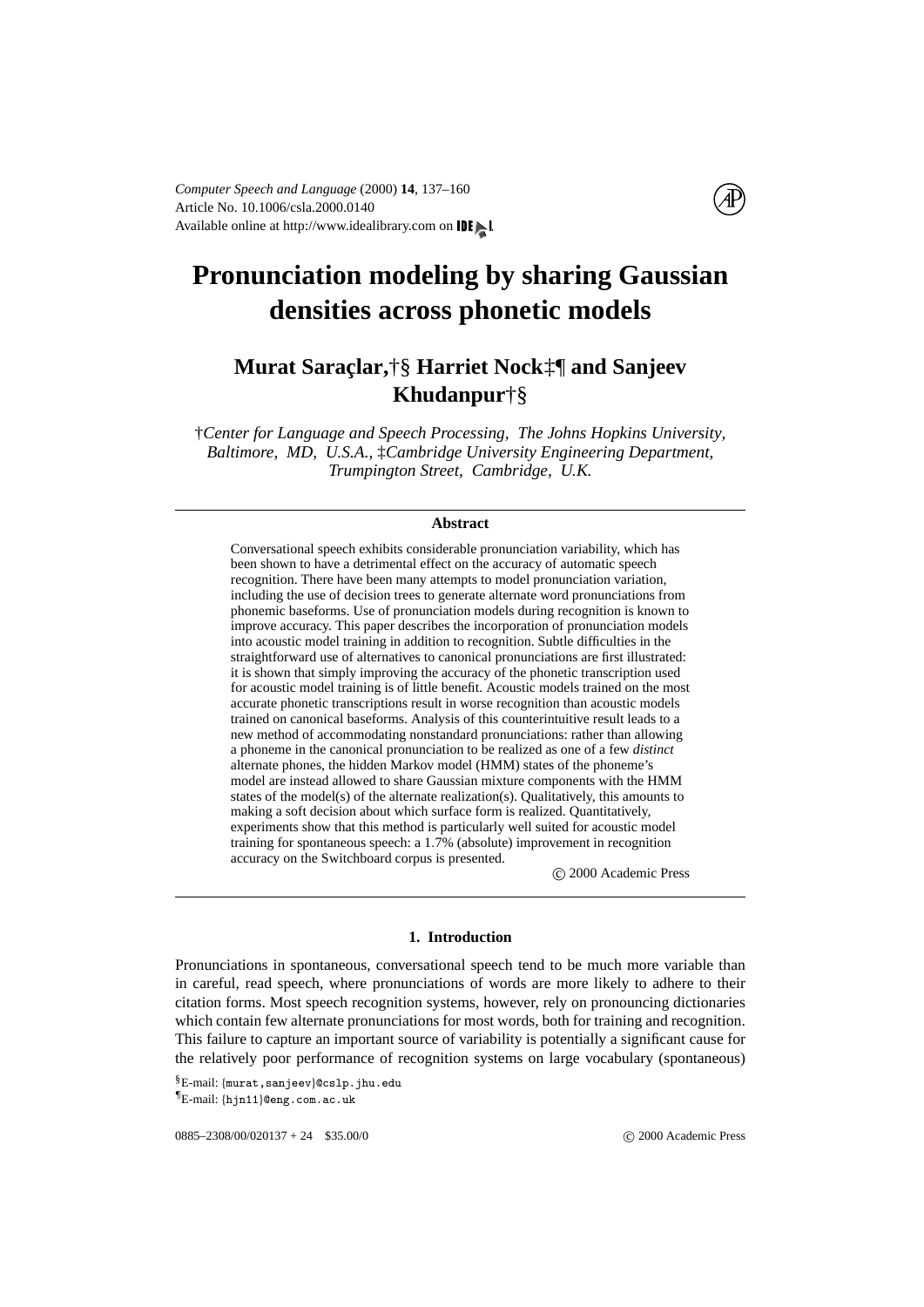conversational speech recognition tasks. It is well known that use of a pronunciation model during *recognition* results in moderate improvements in word error rate (WER). There have been fewer attempts to incorporate the pronunciation model in the initial *training* of the acoustic-phonetic models.

Most state-of-the-art automatic speech recognition (ASR) systems estimate acoustic models under the assumption that words in the training corpus are pronounced in their canonical form. A word-level transcription of the speech is used along with a standard pronouncing dictionary to generate phone-level training transcriptions. Intuition suggests that use of a pronunciation model to improve the accuracy of this phone-level training transcription should lead to sharper acoustic models and better recognition. However, contrary to expectation and to the best of our knowledge, efforts to incorporate pronunciation modeling in acoustic model training for spontaneous speech have been unfruitful.

In this paper, we investigate this failure and consequently arrive at a novel method of pronunciation modeling. When used only during recognition and not in acoustic model training, our method improves accuracy to the same extent as previously used methods for pronunciation modeling. When used for acoustic model training, it improves accuracy even further.

The structure of this paper is as follows. After a brief review of the corpus, task and baseline system in Section [2,](#page-1-0) empirical evidence is presented in Section [3](#page-2-0) to motivate the need for pronunciation modeling for spontaneous speech in general and for this task in particular. A short summary of directly related work by other researchers follows in Section [4](#page-5-0) to provide the backdrop for this research. A specific pronunciation modeling methodology whose details are relevant to this paper is then reviewed briefly in Section [5](#page-6-0). The two main contributions of this paper appear in Sections [6](#page-8-0) and [7](#page-13-0).

In Section [6](#page-8-0), we investigate several ways to improve the accuracy of the phonetic transcriptions used for training acoustic models for spontaneous speech. We find that small improvements in training transcription accuracy lead to little improvement in the recognition WER of the resulting system. In an apparent paradox, we find that a more significant improvement in the accuracy of the phonetic transcriptions used for acoustic training *degrades* recognition WER relative to the baseline system! Yet, the phone accuracy of the resulting recognizer output is actually higher than that of the baseline system. Further analysis of this result motivates the need for a method of modeling pronunciation variations in which *no additional homophony is introduced by adding new pronunciations to the recognizer's dictionary and yet alternate acoustic realizations are somehow permitted*.

In Section [7,](#page-13-0) we present such a method of capturing pronunciation variation in which HMM states of phonemes share output densities with HMM states of the alternate realizations. We call this novel method *state-level pronunciation modeling* to contrast it with more traditional *phone-level* pronunciation models.

Studying the results of Section [6](#page-8-0) is recommended for a deeper understanding of Section [7.](#page-13-0) However, the introductory part of Section [6](#page-8-0) (preceding Subsection [6.1](#page-10-0)) may be adequate for a reader who wishes to proceed directly to Section [7](#page-13-0).

## **2. Corpora, task and system definition**

<span id="page-1-0"></span>*Corpus and task description.* Our main interest is modeling the pronunciation variations in large vocabulary conversational speech. Switchboard, a corpus of spontaneous telephone conversations between two individuals about loosely specified topics such as AIDS, gardening, or health-care for the elderly, is used in our experiments. [See [Godfrey, Holliman and](#page-22-0) [McDaniel \(1992\)](#page-22-0) for a detailed corpus description.] A vocabulary of approximately 20 000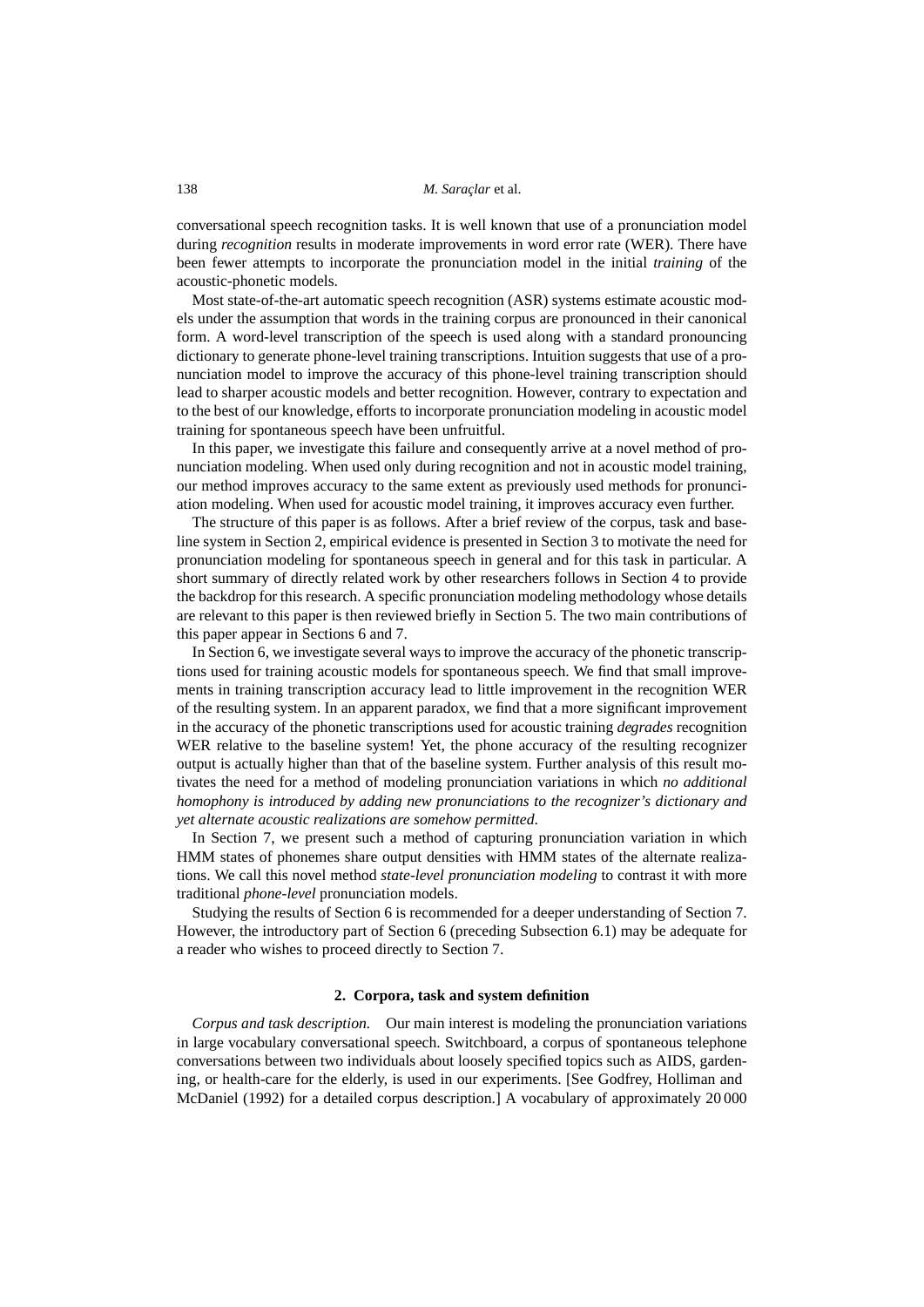words provides adequate coverage for the corpus. We use 60 hours of speech (about 100 000 utterances or a million words) selected from about 2000 conversations for acoustic model training purposes. There are 383 different speakers in the training corpus. A speaker-disjoint set of about 1.5 hours of speech (19 entire conversations, 2427 utterances, 18 100 words) is set aside for testing ASR systems.

Manual phonetic transcriptions produced by [Greenberg \(1996\)](#page-22-1) at ICSI are available for a portion of this speech corpus. This hand labeled portion, henceforth referred to as the ICSI transcriptions, includes a 3.5 hour subset (3600 utterances, 100 000 phones) of the training set and a 0.5 hour subset (451 utterances, 18 000 phones) of the test set.

Finally, another speaker-disjoint test set of about half an hour of speech (6 conversations, 882 utterances, 6350 words) is used for a one-time blind evaluation at the end of the paper: except for computing the WER, no other diagnostics are performed on this set.

*Baseline ASR system and recognition experiments.* Our baseline acoustic models are state-clustered cross-word triphone HMMs having 6700 shared states, each with 12 Gaussian densities per state. The PronLex dictionary ([PronLex, 1995](#page-23-0)), which has a single pronunciation for approximately 94% of the words in the test vocabulary, two pronunciations for more than 5% of the words and three or four pronunciations for the remaining (less than 0.5%) words, is used in the baseline system. Bigram and trigram models trained on 2.2 million words of transcribed Switchboard conversations are used as language models.

For speech recognition experiments we first generate word lattices using the baseline system with a bigram language model. These lattices are then used as a word graph to constrain a second recognition pass in which a trigram language model is used. We chose to use this lattice-rescoring paradigm for fast experimentation while allowing a search over a large set of likely word sequences.

Acoustic model training and lattice rescoring is carried out using the HTK HMM toolkit developed by [Young, Jansen, Odell, Ollasen and Woodland \(1995](#page-23-1)). The AT&T Weighted Finite State Transducer tools provided by [Mohri, Pereira and Riley \(2000\)](#page-22-2) are used to manipulate word and phone lattices.

*Performance measures.* The most common measure of performance for an ASR system is WER. State-of-the-art ASR systems achieve 30–35% WER on the Switchboard corpus. The baseline system described above has comparable performance. The best possible WER obtainable from hypotheses in the word lattices we use is less than 10%. This is adequate for experiments within the lattice-rescoring paradigm.

In addition to WER, we use phone error rate (PER) as another measure of transcription accuracy. PER will be reported later in this paper on the 451 test set utterances (or 1800 of the 3600 training set utterances) for which the correct phonetic transcription is available.

## **3. Motivation for pronunciation modeling**

<span id="page-2-0"></span>Conversational or casual speech differs from formal or read speech in many aspects, a very remarkable one being the deviation from canonical pronunciation of words. Some causes of pronunciation variation such as a speaker's accent or dialect are common to conversational and read speech. Others are characteristic of casual speech. For example, some deviations may be attributable to coarticulation of words, e.g. hafto instead of have to. Others are due to commonly acceptable reductions or due to the fast nature of conversational speech, e.g. wanna instead of want to or dijha instead of did you.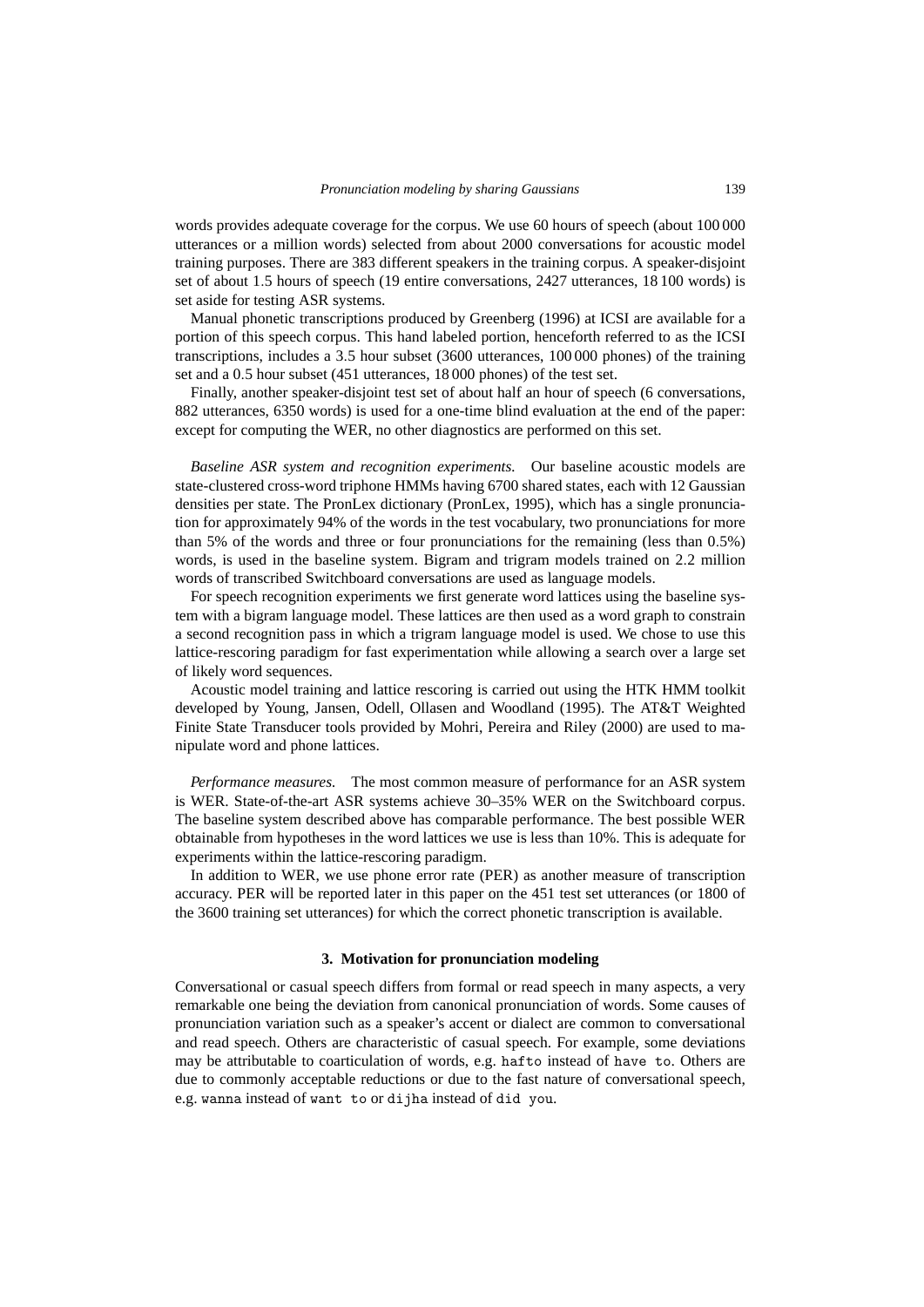A study by [Bernstein, Baldwin, Cohen, Murveit and Weintraub \(1986\)](#page-21-0) reveals that typical conversational speech, to begin with, is faster than typical read speech in terms of the average number of words spoken per unit time. However, if one measures the speaking rate in terms of the number of *phones* per unit time, then spontaneous speech is very comparable to read speech! This suggests that pronunciations in spontaneous speech are different from read speech, in that speakers tend to delete phones rather than merely reduce phone durations during spontaneous speech. Furthermore, deletion of a phone is often accompanied by suitable modification in adjacent phones so as to preserve intelligibility. In [Fosler](#page-22-3) *et al.* (1996), we have compared the ICSI phonetic transcriptions of a portion of the Switchboard corpus with the citation-form pronunciations of the transcribed words and found that 12.5% of the phones in the standard (PronLex) pronunciation are deleted; substitutions and insertions of phones also change pronunciations so that only 67% of the phones in the "prescribed" pronunciations are correctly articulated by an average speaker. This has a significant impact on the performance of ASR systems which are typically built on the assumption that speakers only use canonical pronunciations.

## *3.1. Recognizer degradation with differing speaking style*

We performed an extended version of an experiment reported earlier by [Weintraub, Taussig,](#page-23-2) [Hunicke-Smith and Snodgrass \(1996](#page-23-2)) to investigate whether casual speaking style *is indeed* a major factor contributing to the poor recognizer performance on spontaneous speech tasks. Our experiment used the MULTI-REG corpus collected by [Weintraub](#page-23-2) *et al.* (1996), which comprises conversations recorded in different speaking styles. About 15 *spontaneous* telephone conversations between individuals were collected first. These telephone-bandwidth (narrow-band) recordings were similar to those made when compiling the Switchboard corpus. A simultaneous recording of the speech using wide-band close-talking microphones was also made. The subjects were later recalled to make two further recordings based on transcripts of their original spontaneous conversations: first *reading* a transcript as if dictating it to a computer and then re-reading the same transcript *imitating* a conversation. Simultaneous telephone quality *narrow-band* and high-quality *wide-band* stereo recordings were made for these two speaking styles as well. These six renditions of the same conversation, controlled for two principle axes of variability, speaking style and recording bandwidth, were used in our experiment.

Two large-scale HTK-based recognizers, one trained on narrow-band Switchboard data and the other trained on wide-band Wall Street Journal (WSJ) data, were used to recognize the MULTI-REG spoken utterances which have identical word-level reference transcriptions across the six conditions. The results are shown in Table [I.](#page-4-0) The first column reconfirms the result of [Weintraub](#page-23-2) *et al.* (1996) that narrow-band models trained on spontaneous speech perform much better on read and imitated-spontaneous speech than on truly spontaneous speech, despite the mismatch between the speaking styles in training and test data. The table also shows the same trend when the experiment is repeated with wide-band models and data. (Note that although *degradation* in results is comparable between wide- and narrow-band experiments, the error rate results are not directly comparable due to differences in model parameterization.)

The decrease in accuracy with increasingly casual speaking style is seen across both bandwidths, whilst the handset and words pronounced in the test data remained unchanged. It therefore seems likely that the degradation is due to changes in speaking style, and the table further suggests that training and testing on data with matched speaking styles offers only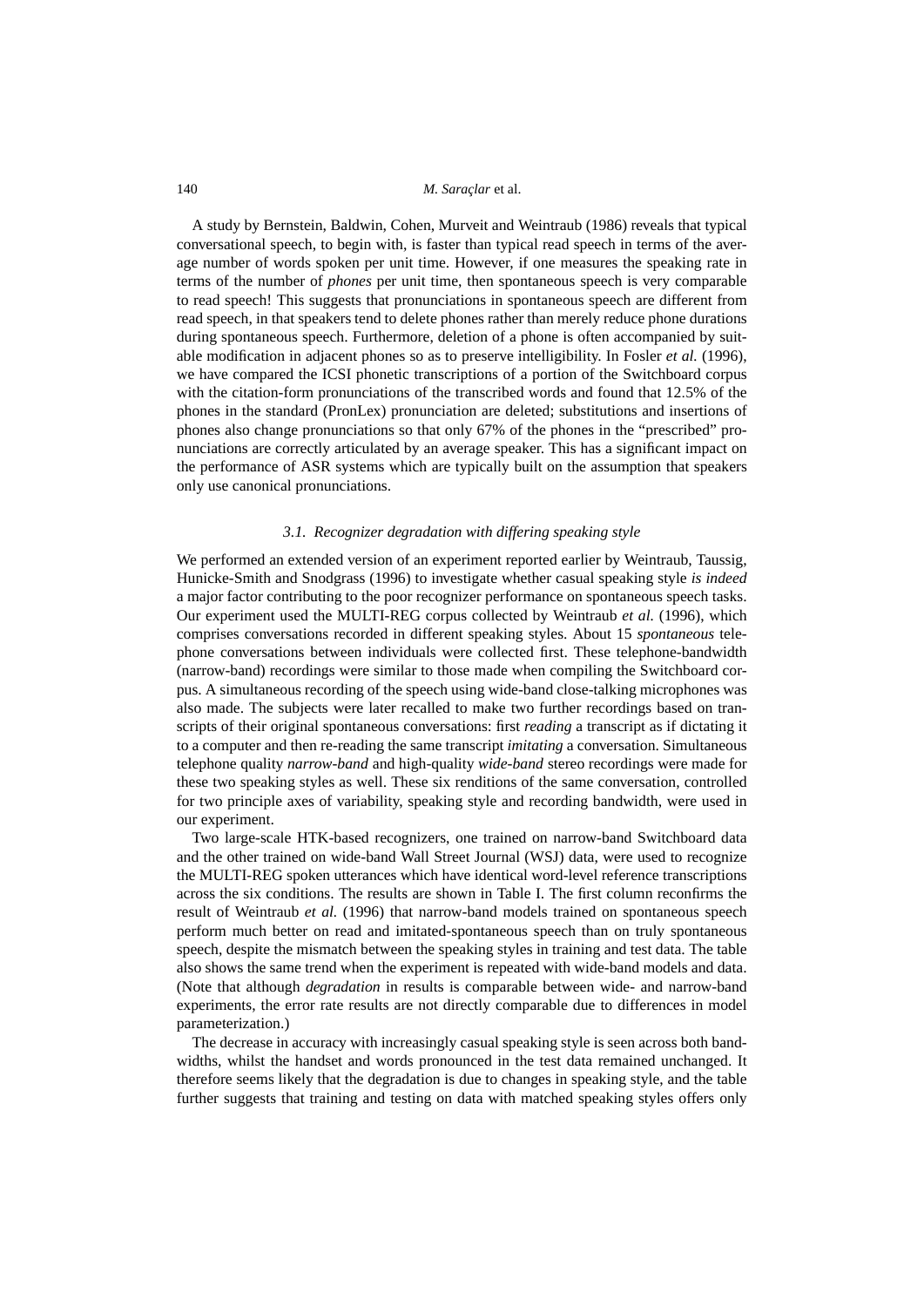|  | TABLE I. WER degradation with speaking style on the |  |  |  |
|--|-----------------------------------------------------|--|--|--|
|  | <b>MULTI-REG</b> test set                           |  |  |  |

<span id="page-4-0"></span>

| Speaking<br>style | Narrow-band<br>(SWBD models) | Wide-band<br>(WSJ models) |
|-------------------|------------------------------|---------------------------|
| Reading           | 26.1%                        | 26.2%                     |
| Imitating         | 29.5%                        | 39.7%                     |
| Spontaneous       | 43.2%                        | 62.4%                     |

partial robustness to style changes. One factor contributing to the degradation is likely to be the increased variability in pronunciation in fluent speech, providing further motivation for modeling pronunciation variation.

As an aside, note that the error rate for read speech under WSJ models in Table [I](#page-4-0) is higher than those typically reported on WSJ test sets. The transcripts of spontaneous conversations being read here, however, contain many short words and short words have been shown to be more error-prone ([Eide, Gish, Jeanrenaud & Mielke, 1995](#page-22-4)).

## *3.2. Cheating experiments*

In order to gauge the maximum improvement in recognition accuracy achievable if one could predict the actual pronunciations that were used by a speaker in the test set, we conducted some "cheating" experiments. We fixed a set of acoustic phonetic models and performed unconstrained phone recognition on the *test speech*. We then aligned the phone string resulting from this process with the reference word transcriptions for the test set (hence the cheating) and extracted the *observed* pronunciation of each word in the test set. Many of these pronunciations were different from the canonical pronunciations. Note that since automatic means were used for phone transcription, the resulting pronunciations of the words are not the same as those one would infer from a manual phonetic transcription of the same speech.

With these alternative pronunciations at hand, we enhanced the pronunciation dictionary used during recognition. This procedure had two variants:

- New pronunciations of all words encountered in the entire test set were added to a static pronunciation dictionary. Except for some coarticulation effects, the best a pronunciation model can do is predict those and only those new pronunciations of a word which are actually seen in the test data.
- The pronunciation dictionary was modified individually for each test utterance. This is almost *the best* a pronunciation model can do, including coarticulation effects, because a majority of words are seen only once in an utterance.

These dictionary enhancements were used to rescore lattices obtained using an ASR sys-tem<sup>[1](#page-4-1)</sup> with a WER of 47%. The static dictionary enhancement reduced the WER to 38% and the utterance based enhancement of the dictionary to 27%. The paths with the least error rate in the lattices we used in this experiment (determined by looking at the correct transcription) had 13% WER.

These experiments therefore provide a very high margin for improvement which is possible, or at least not ruled out, if one can accurately predict word pronunciations. In addition,

<span id="page-4-1"></span><sup>1</sup>This ASR system, developed when we started our research, is older than the baseline system used through out the remainder of the paper and its WER is significantly worse. The relative change in WER in this experiment motivates pronunciation research. However, comparison of the absolute WER of this ASR system and that of the baseline system should not be made.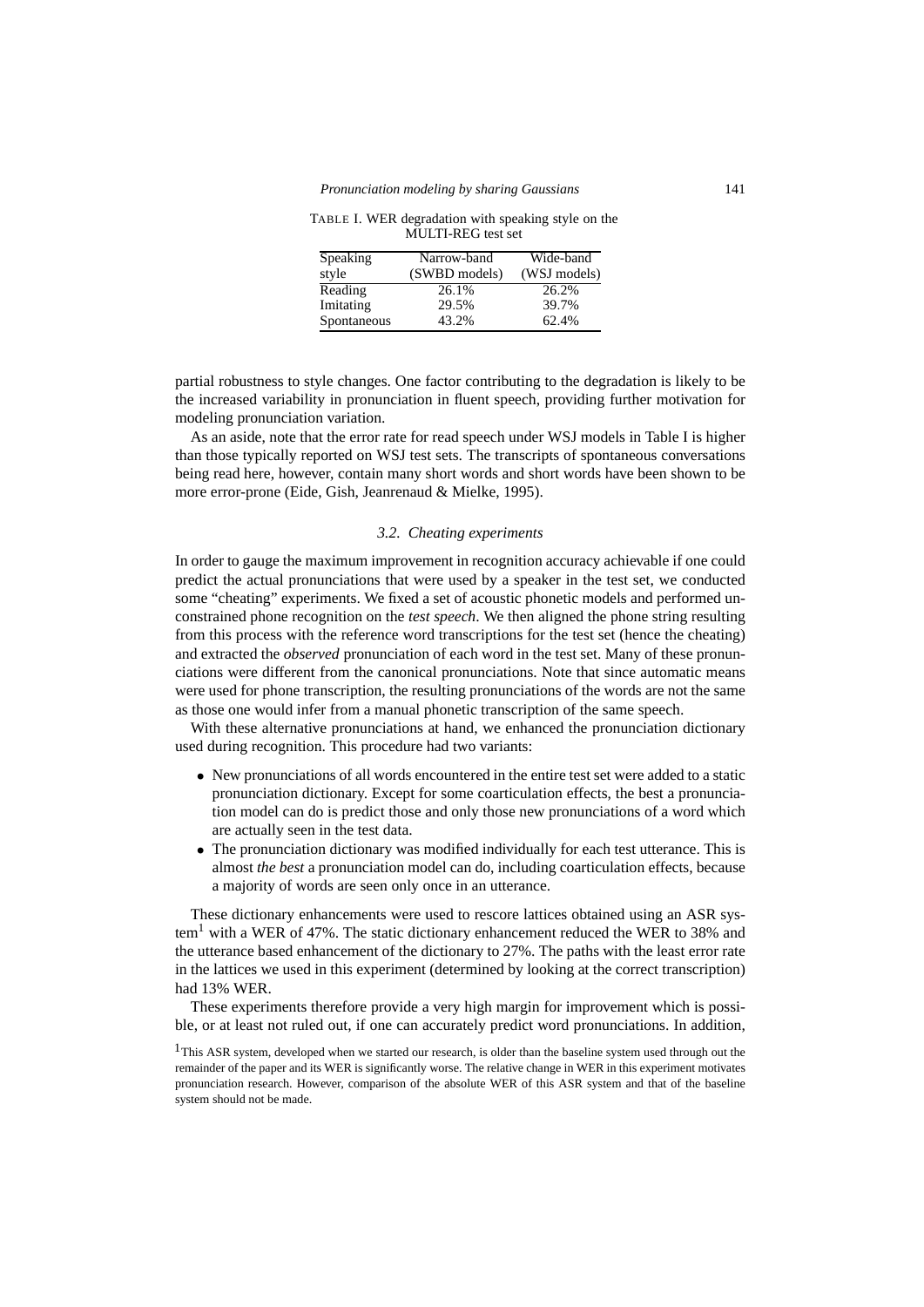the enhanced dictionaries used in these experiments did not have probabilities assigned to each entry. The actual pronunciation models we use do assign probabilities to each alternate pronunciation. Thus, in fact, it is possible to obtain even lower WERs than these "lower bounds."

Similar experiments were conducted by [McAllaster, Gillick, Scattone and Newman \(1998](#page-22-5)) using simulated data. Their results also support the hypothesis that knowing the correct pronunciations can result in large gains.

## **4. Related work**

<span id="page-5-0"></span>Elaborate pronunciation modeling for conversational speech recognition has received attention only in the last few years. Much of the work prior to that has been on read speech tasks and in the spirit of incremental changes to the permissible pronunciations of select individual words. We briefly review some work on pronunciation modeling for large vocabulary spontaneous speech, specifically focusing on North American English. The reader is referred to [Strik and Cucchiarini \(1999\)](#page-23-3) for a more comprehensive review of other work in this field.

Modeling alternate pronunciations of entire words has been attempted on spontaneous speech tasks. [Peskin](#page-23-4) *et al.* (1999) and [Hain and Woodland \(1999](#page-22-6)*a*) use pronunciation probabilities in their baseform dictionary, which may be considered a weak form of pronunciation modeling. [Sloboda and Waibel \(1996\)](#page-23-5) generate alternate pronunciations using an automatic phone recognizer on a training corpus to obtain frequent alternative pronunciations of frequent words. This approach, besides relying on having a good phone recognizer, cannot predict unseen pronunciations or pronunciations for words not seen in the acoustic training set (often referred to as *unseen words*).

An alternative to modeling pronunciation variation of entire words is to view the new pronunciations as being obtained by local changes in the phonemes of a standard pronunciation and to model the process of this change, e.g. the pronunciation  $[h \text{ ae } f]$  of the word have is obtained by changing the third phoneme in its baseform  $[h \text{ ae } v]$ . These approaches can generate pronunciations for all words including the unseen words. Techniques which espouse this idea may be divided into those which start with hand-crafted rules and those which infer the rules of pronunciation change from data.

[Cohen \(1989\)](#page-22-7), [Giachin, Rosenberg and Lee \(1990\)](#page-22-8) and [Tajchman, Fosler and Jurafsky](#page-23-6) [\(1995](#page-23-6)) have used phonological rules obtained from linguistic studies to generate alternative pronunciations for read speech tasks. [Finke and Waibel \(1997](#page-22-9)) applied these methods to spontaneous speech, and further extended them by making the pronunciation probabilities depend on dynamic features such as speaking rate, segment durations and pitch. The main limitation of these procedures is the need for hand-crafted rules, and the consequent inability to model observed changes which are not covered by a rule in the inventory.

[Lucassen and Mercer \(1984\)](#page-22-10), [Chen \(1990](#page-22-11)) and [Riley \(1991](#page-23-7)) have used statistical decision trees to generate alternate word pronunciations for read speech tasks. In [Fosler](#page-22-3) *et al.* (1996) and [Byrne](#page-21-1) *et al.* (1997), we extended this work to spontaneous speech. [Fosler-Lussier \(1999](#page-22-12)) also used these techniques to predict alternate pronunciations of syllables and words instead of phonemes.

Very recently, [Finke, Fritsch, Koll and Waibel \(1999](#page-22-13)) proposed a new technique that attempts to model a phoneme as a feature bundle which can be augmented due to a pronunciation change. In contrast to all the techniques mentioned earlier, which assume a *complete* change in the identity of a phonetic segment when a pronunciation change occurs, this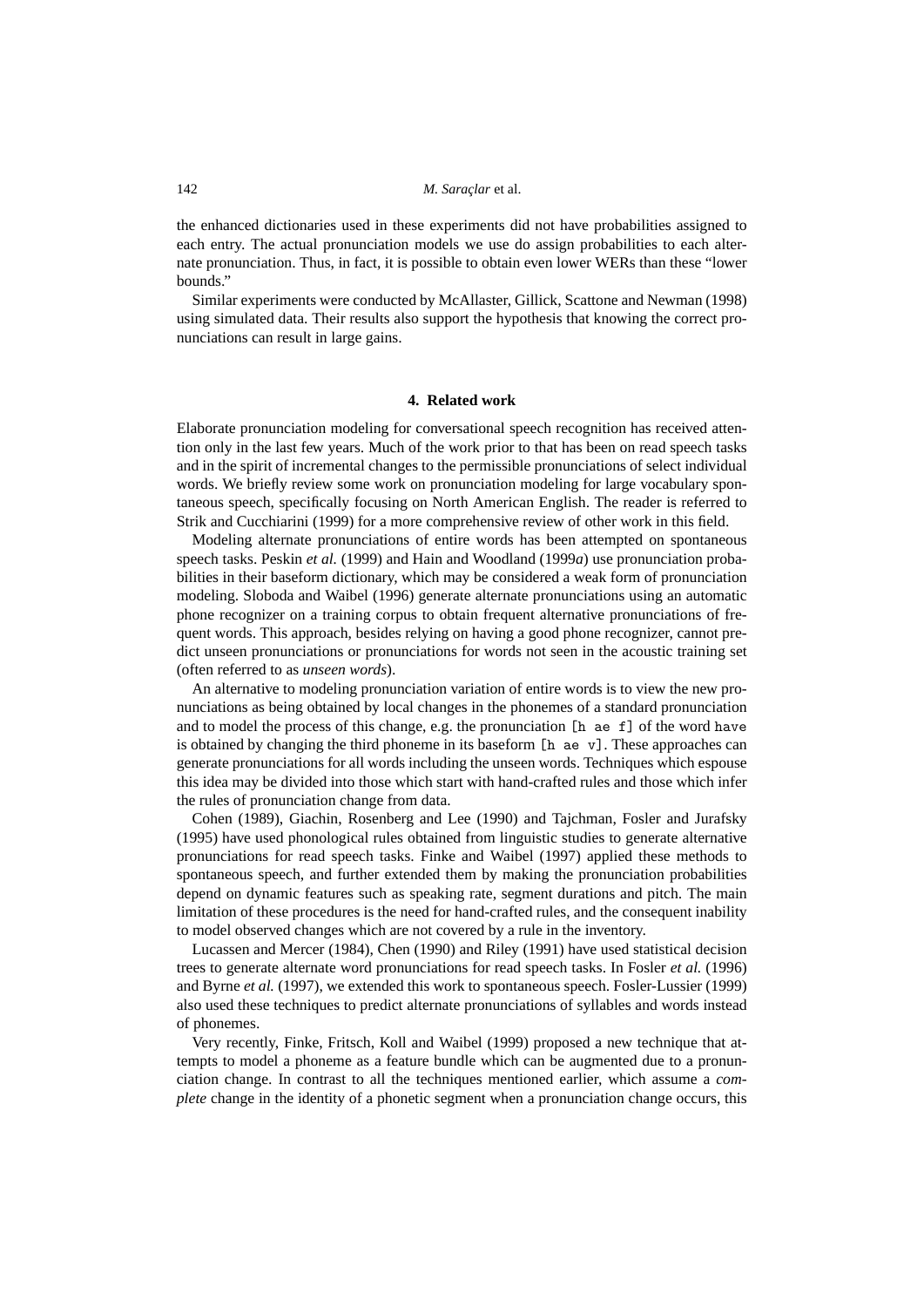technique is able to model partial changes. The method presented in this paper shares this characteristic of modeling partial pronunciation changes.

A technique proposed by [Wooters and Stolcke \(1994\)](#page-23-8) for generating a phone graph for a word from empirically observed pronunciations has been extended by [Eide \(1999](#page-22-14)) to generating a HMM state graph for a context-dependent phoneme. [Wakita, Singer and Sagisaka](#page-23-9) [\(1999](#page-23-9)) also use empirically observed HMM state sequences to infer alternate word pronunciations at the granularity of HMM states instead of phonemes. The method presented in this paper shares this characteristic of these two methods: modeling pronunciation change at the level of a HMM state.

All the pronunciation models mentioned above result in a small reduction in WER, compared to using a baseform dictionary, when used during recognition. However, very few attempts to use the pronunciation model in conjunction with acoustic model training have been reported. [Sloboda and Waibel \(1996\)](#page-23-5) claim that the use of alternate pronunciations for acoustic model training provides improvement beyond the gain from using them during recognition alone, but their experimental results are inconclusive. [Finke and Waibel \(1997](#page-22-9)) use alternate pronunciations during acoustic model training, but this is done in conjunction with "flexible transcription alignment." As a consequence, it is difficult to estimate the part of the overall gain which may be attributed to the use of pronunciation modeling in acoustic model training.

## **5. Pronunciation modeling framework**

<span id="page-6-0"></span>We begin with a review of the decision-tree-based pronunciation modeling methodology originally developed by [Riley and Ljolje \(1995\)](#page-23-10). We essentially adapt the techniques they developed for read speech to our spontaneous speech task. This brief review is included for the sake of completeness and interested readers are referred to Riley *et al.* [\(1999](#page-23-11)) for details.

The main steps in training and using a pronunciation model for ASR, as shown in the block diagrams of Figures [1](#page-7-0), [2](#page-8-1) and the example of Figure [3](#page-9-0), are to:

- <span id="page-6-1"></span>(1) **obtain a canonical (phonemic) transcription** of some training material. A standard pronouncing dictionary (in our case, PronLex) is used for this purpose, with Viterbi alignment when there are multiple pronunciations.
- <span id="page-6-2"></span>(2) **obtain a surface-form (phonetic) transcription** of the same material. The portion of the Switchboard corpus that is phonetically hand labeled by linguists is used (see [Greenberg, 1996\)](#page-22-1).
- <span id="page-6-6"></span>(3) **align the phonemic and phonetic transcriptions**. A dynamic programming procedure based on phonetic feature distances is used for this purpose.
- <span id="page-6-3"></span>(4) **estimate a decision-tree pronunciation model**. A decision tree is constructed to predict the surface form of each phoneme by asking questions about its phonemic context.
- <span id="page-6-4"></span>(5) **perform recognition with this pronunciation model**. A dictionary-based phonemelevel recognition network is first obtained from a word lattice generated by an initial recognition pass. The pronunciation model is then used to transduce phoneme sequences in this network to yield a network of surface-form realizations. Figure [4](#page-9-1) illustrates this expansion for a two-word fragment. Recognition is then performed on this phone-level network using the baseline acoustic model trained from the phonemic transcripts.
- <span id="page-6-5"></span>(6) **full training set retranscription**. Starting with the canonical transcription of the entire acoustic training set [instead of just the hand-labeled portion in Steps  $(1)$ – $(2)$  $(2)$ ], the pronunciation model of Step [\(4](#page-6-3)) is used to create pronunciation networks represent-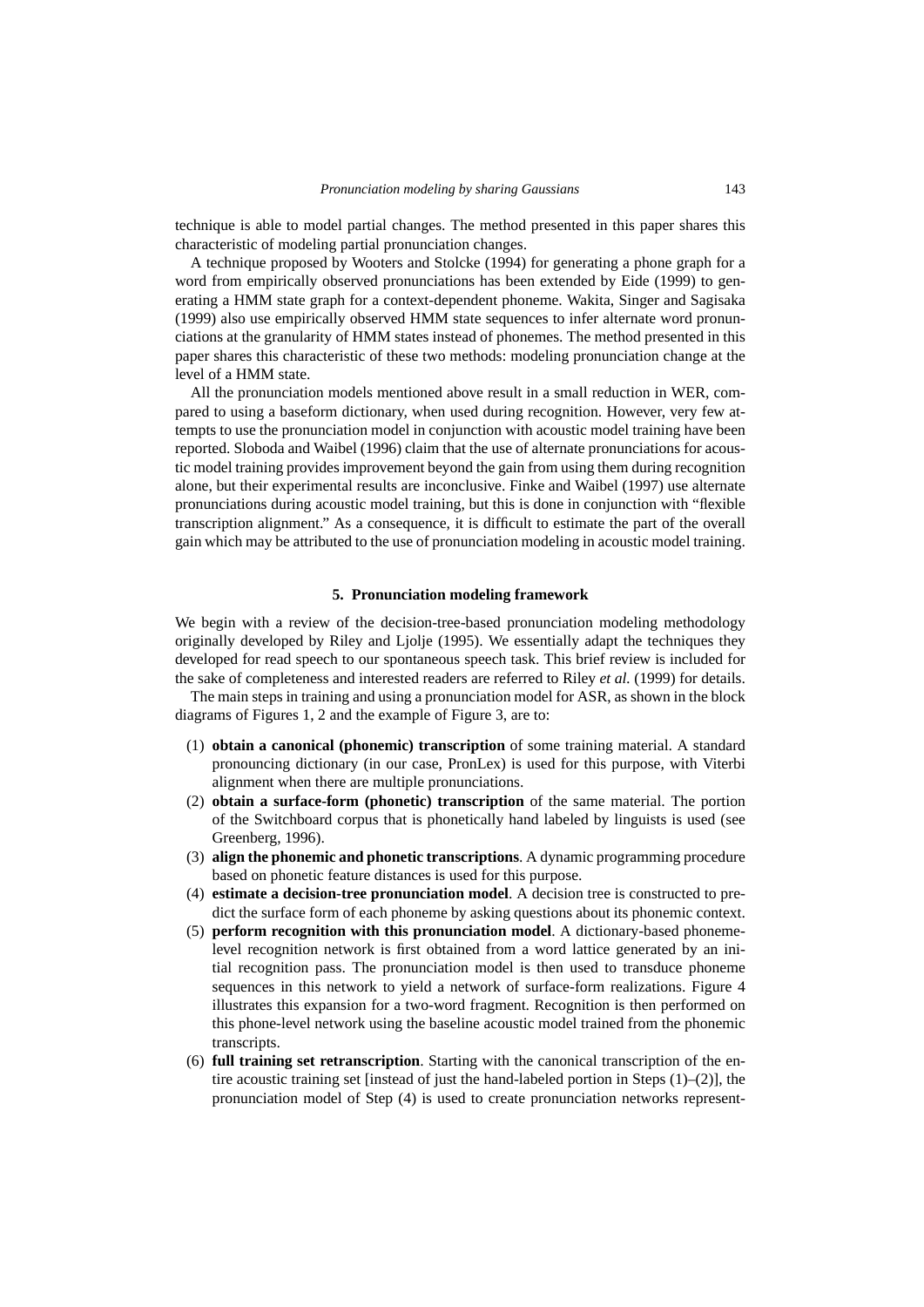

<span id="page-7-0"></span>**Figure 1.** Pronunciation model training.

ing possible phonetic realizations of each training utterance. The most likely phone sequence through each network is chosen via Viterbi alignment using a set of *existing* acoustic models, giving a "refined" transcription of the entire training set.

We have shown in [Byrne](#page-22-15) *et al.* (1998) and Riley *et al.* [\(1999\)](#page-23-11) that if only a small amount of phonetically labeled data is available in Step [\(2](#page-6-2)), the pronunciation model in Step [\(4](#page-6-3)) and the corresponding WER in Step ([5\)](#page-6-4) *are worse* (1.4% absolute) than using canonical pronunciations. We conjecture that the mismatch between the acoustic models and the hand transcriptions as well as the high degree of lexical confusion are the main reasons for this degradation. One way to automatically generate more data for Step ([2\)](#page-6-2) is to replace the small corpus of Step [\(2](#page-6-2)) with the larger corpus of Step ([6\)](#page-6-5), and then repeat Steps [\(3](#page-6-6))–[\(5](#page-6-4)). This leads to a small but statistically significant (39.4%  $\rightarrow$  38.9%,  $\sim$ 0.5% absolute) improvement in WER on the Switchboard corpus.

Note that in the Switchboard results reported in both [Byrne](#page-22-15) *et al.* (1998) and [Riley](#page-23-11) *et al.* [\(1999](#page-23-11)), canonical pronunciations of words were used for estimating acoustic phonetic models. The automatic phonetic transcription of the acoustic training corpus generated in Step [\(6](#page-6-5)) was used only to estimate a pronunciation model and alternate pronunciations generated by this model were permitted only during recognition. We show next, in Section [6](#page-8-0), that the phonetic transcription of Step ([6\)](#page-6-5) is more accurate than a transcription based on canonical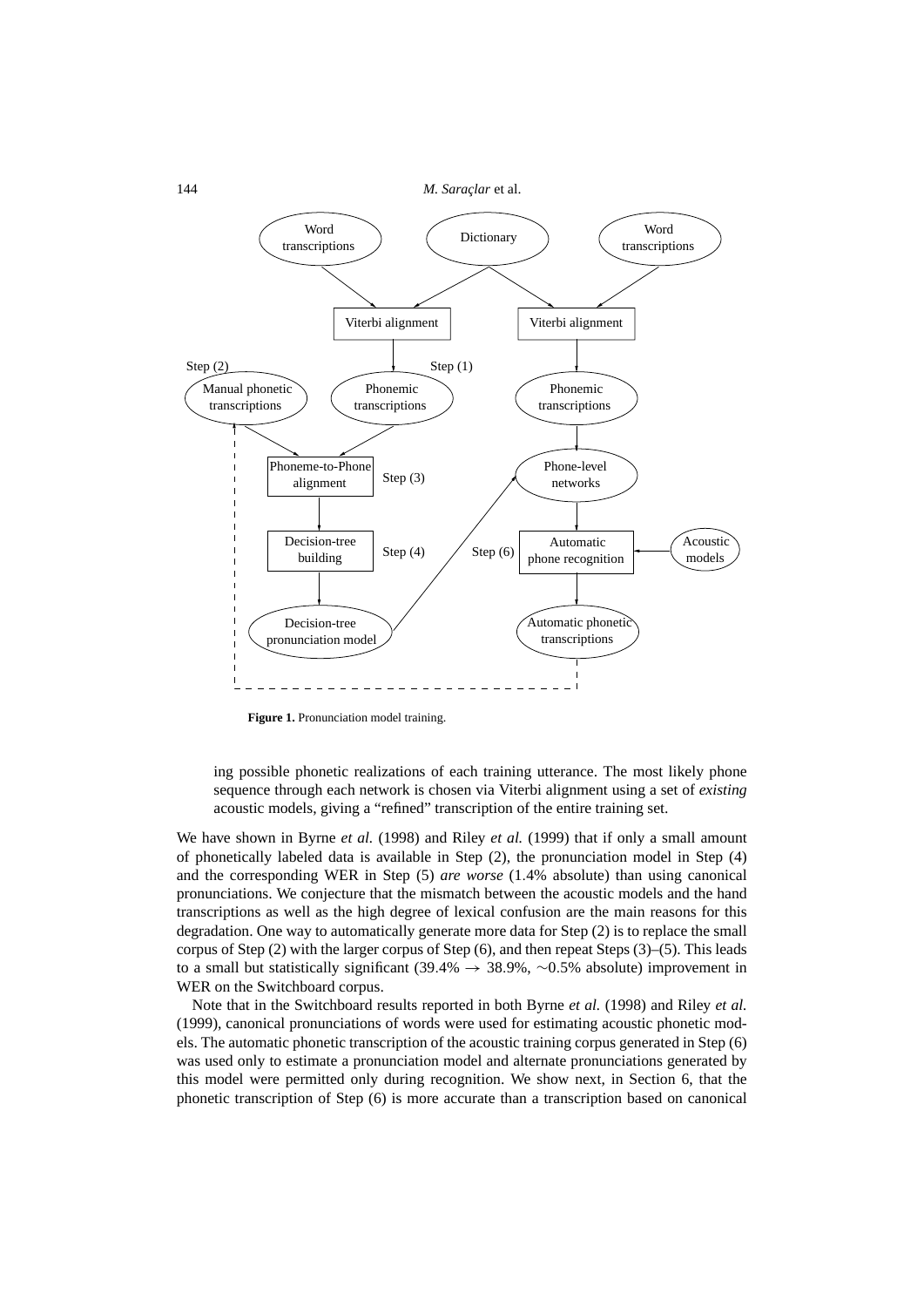

**Figure 2.** Recognition using the pronunciation model.

<span id="page-8-1"></span>TABLE II. Improved training transcriptions for acoustic model estimation

<span id="page-8-2"></span>

| Transcriptions       | Phone error rate | Deviation from baseforms |
|----------------------|------------------|--------------------------|
| Dictionary baseforms | 28.3%            | $0\%$                    |
| Automatic [Step (6)] | 26.1%            | 4.1%                     |

pronunciations, and we investigate acoustic model estimation based on such improved transcriptions.

## **6. Improving the phonetic transcriptions used in acoustic model training**

<span id="page-8-0"></span>It is possible to gauge the quality of the phonetic transcription of Step ([6\)](#page-6-5) by comparing it with the manual phonetic transcription which is available for a portion of our Switchboard training corpus. The metric for this comparison is the string edit distance between the two phonetic transcriptions for each utterance. Time information about the phonetic segments is ignored in this alignment. The number of errors in the automatic transcriptions is the total number of insertions, deletions and substitutions. Table [II](#page-8-2) presents this comparison for 1800 sentences (40 000 phones).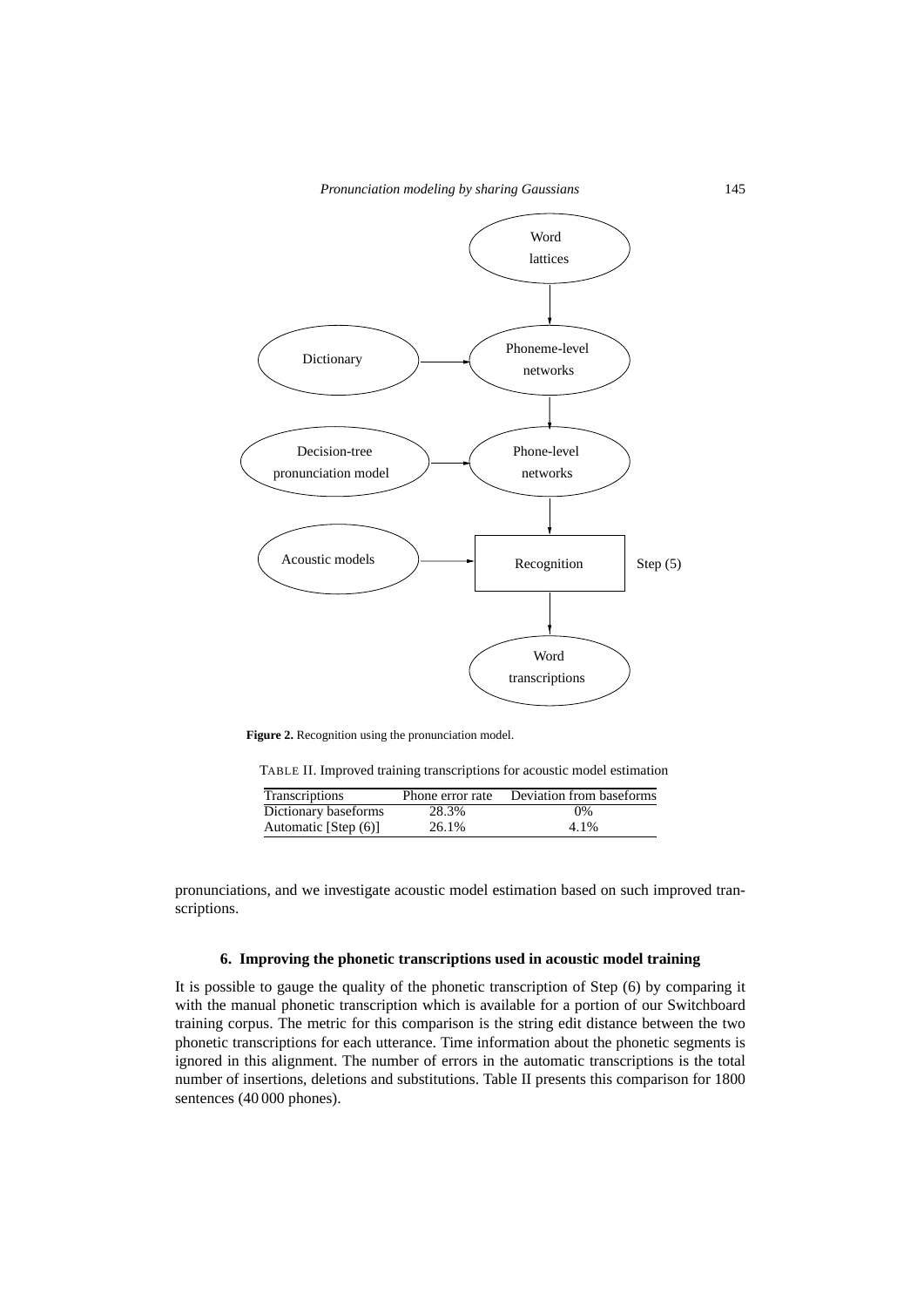

<span id="page-9-0"></span>**Figure 3.** Phonemic [Step ([1\)](#page-6-1)], phonetic [Step ([2\)](#page-6-2)] and automatic [Step [\(6](#page-6-5))] transcriptions and a decision-tree pronunciation model [Step [\(4](#page-6-3))]. (The "- -" symbol corresponds to a deletion relative to the phonemic string.)



Phone Level Network for "HAD YOUR"

<span id="page-9-1"></span>Figure 4. Phoneme- and phone-level networks for "HAD YOUR" (!NULL indicates a deletion). (Reproduced from the WS97 pronunciation modeling group final presentation by Michael Riley.)

Since the transcription resulting from Step ([6\)](#page-6-5) is more accurate, it may be expected to be better suited for acoustic model training than the canonical transcription. This leads to an additional step in the pronunciation modeling framework of Section [5.](#page-6-0)

<span id="page-9-2"></span>(7) **acoustic model reestimation**. *New* acoustic models are reestimated based on the phone transcriptions of Step ([6\)](#page-6-5).

The retranscription of Step ([6\)](#page-6-5) is then repeated with these *new* acoustic models replacing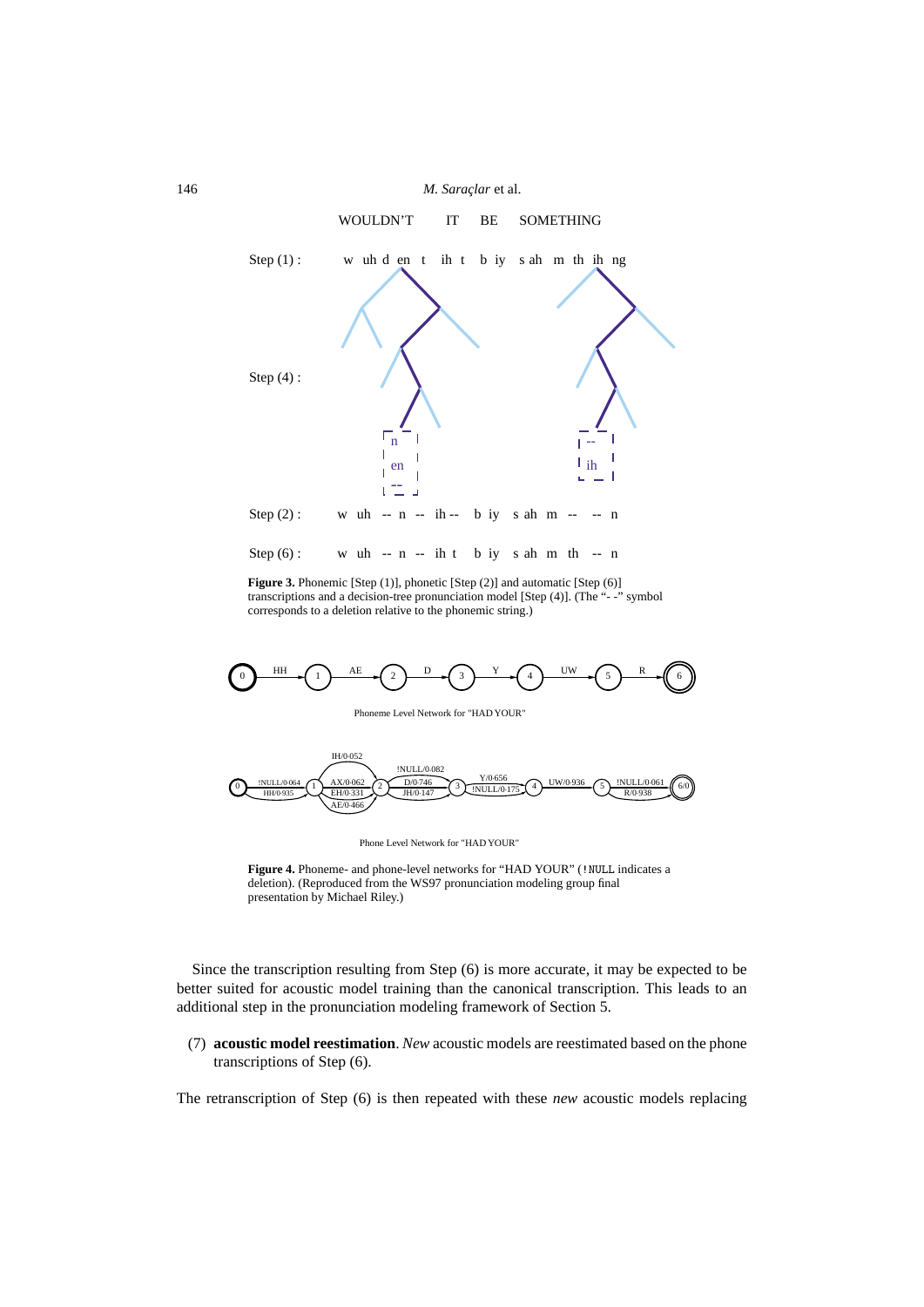TABLE III. Failed attempts to further improve training transcriptions via adaptation

<span id="page-10-2"></span>

| Adaptation method | Phone error rate | Deviation from baseforms |
|-------------------|------------------|--------------------------|
| None              | 26.1%            | 4.1%                     |
| VTLN              | 26.0%            | 4.2%                     |
| MLLR              | 26.0%            | 4.0%                     |

the *existing* acoustic models used earlier. The resulting phonetic transcription is then used in Steps  $(3)$  $(3)$ – $(5)$  $(5)$  for pronunciation model estimation and recognition<sup>[2](#page-10-1)</sup>.

However, it was somewhat surprising to find that there was no improvement in recognition performance (38.9% WER) compared to the acoustic models trained on canonical baseforms!

While it is clear from Table [II](#page-8-2) that the new models are reestimated on more accurate phonetic transcriptions than the canonical baseforms, it may be argued that a further improvement in phonetic accuracy of the training transcriptions is needed in order to improve recognition performance. We investigated four procedures to improve phonetic accuracy of the training transcriptions, as described below. The first three (adaptation, simpler models and crosstranscription) provide small improvements in training transcription accuracy and the fourth (bootstrapping) provides a significant improvement. We then reestimated the acoustic models from these improved transcriptions of the acoustic training corpus and used them for recognition in conjunction with a matched pronunciation model. We observed *no improvement in WER* from slight improvements in phonetic accuracy of the training transcriptions. Acoustic models trained on the fourth, significantly improved, training transcription, surprisingly, *degraded recognition WER*. These techniques are described in more detail below.

## *6.1. Speaker and channel adaptation*

<span id="page-10-0"></span>We first investigate whether standard speaker and channel adaptation techniques can be used to adjust the acoustic models used in Step [\(6](#page-6-5)) to obtain more accurate phonetic transcriptions. A variation of the Vocal Tract Length Normalization (VTLN) procedure proposed by [Lee](#page-22-16) [and Rose \(1996](#page-22-16)) and Maximum Likelihood Linear Regression (MLLR) ([Digalakis, Rtischev](#page-22-17) [& Neumeyer, 1995](#page-22-17); [Leggetter & Woodland, 1995](#page-22-18)) are used to adjust the acoustic models before performing the retranscription in Step ([6\)](#page-6-5). The use of adaptation techniques leads to little change in transcription accuracy relative to the hand-labeled transcriptions (Table [III\)](#page-10-2). It also results in little change in transcription content as evidenced by the comparison of the three automatic transcription techniques in Table [III](#page-10-2). The new transcriptions remain fairly close to the original baseform transcriptions both before and after adaptation.

The results suggest the original hypothesis—that the phone transcription accuracy in Step ([6\)](#page-6-5) can be substantially improved within this framework—is incorrect; we conclude instead that the highly-parameterized acoustic models used here are well-tuned to match the acoustics to the PronLex baseforms on which they are trained so that only drastic mispronunciations can be discovered when using these models in the retranscription stage. Adaptation based on the training transcriptions simply reinforces the problem.

<span id="page-10-1"></span><sup>&</sup>lt;sup>2</sup>Redoing Steps ([6\)](#page-6-5), [\(3](#page-6-6))–([5\)](#page-6-4) after Step ([7\)](#page-9-2) ensures that the final pronunciation model in Step ([4\)](#page-6-3) is matched to the *new* acoustic models used subsequently in recognition in Step [\(5](#page-6-4)).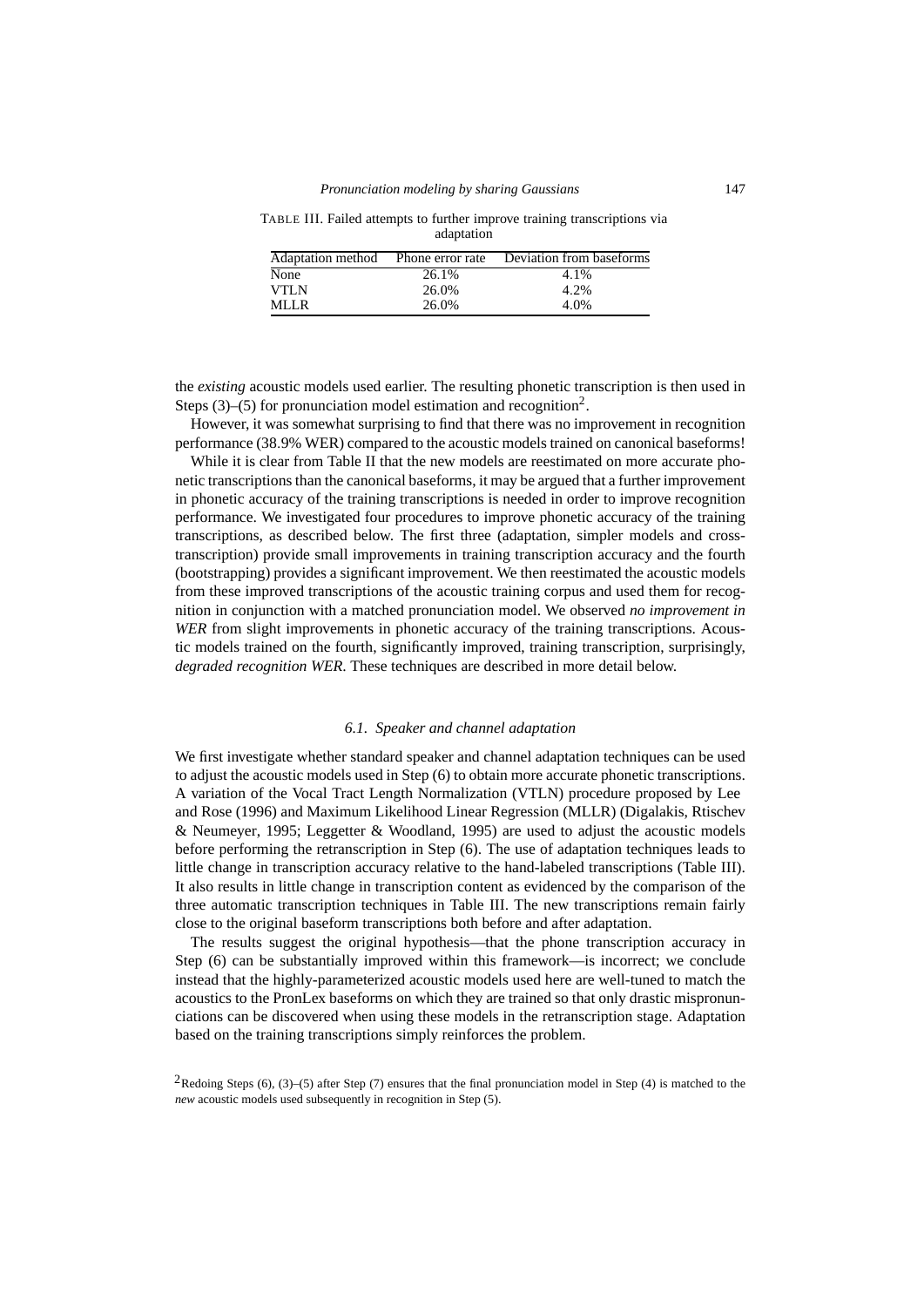<span id="page-11-0"></span>TABLE IV. Simpler acoustic models improve phonetic transcription

| Acoustic model used in Step (6) | Phone error rate | Deviation from baseforms |
|---------------------------------|------------------|--------------------------|
| 12-Gaussian triphone models     | 26.1%            | 4.1%                     |
| 8-Gaussian triphone models      | 25.7%            | 5.0%                     |
| 1-Gaussian triphone models      | 25.5%            | 9.3%                     |

TABLE V. Jack-knifing improves phonetic transcription (8-Gaussian triphone models)

<span id="page-11-1"></span>

| Transcription technique | Phone error rate | Deviation from baseforms |
|-------------------------|------------------|--------------------------|
| Self-transcription      | 25.7%            | 5.0%                     |
| Cross-transcription     | 25.3%            | 8.1%                     |

## *6.2. Simpler acoustic models*

<span id="page-11-3"></span>Since we suspect that the accuracy of phonetic transcriptions is being limited by the ability of the highly-parameterized acoustic models to match the realized acoustics to the canonical baseforms, we repeat the transcription of Step [\(6](#page-6-5)) using simpler acoustic models. In particular, we replace the 12-Gaussian mixtures in the HMM state output densities of the baseline system with 8-Gaussian mixtures or 1-Gaussian densities.

As seen in Table [IV,](#page-11-0) the simpler acoustic models do slightly improve the phonetic accuracy of the training transcriptions.

## *6.3. Cross-transcription*

<span id="page-11-2"></span>The automatic transcription procedure of Step ([6\)](#page-6-5) may be hampered by the fact that the acoustic models used for transcription were trained on the *same* acoustics together with the canonical (baseform) transcription. A natural solution is to transcribe the training set using models trained on different data.

The 60-hour Switchboard training set is partitioned into two speaker disjoint genderbalanced 30 hour subsets and model sets trained on one half are used to phonetically transcribe the acoustics for the other half of the data [as in Step  $(6)$  $(6)$ ]. The resulting transcriptions are then used to train a set of acoustic models [as in Step ([7\)](#page-9-2)]. Steps [\(6](#page-6-5)), ([3\)](#page-6-6), ([4\)](#page-6-3) and [\(5](#page-6-4)) are then carried out in that order to estimate and test a matched pronunciation model.

The phone recognition accuracy relative to the hand-labeled transcriptions improves slightly by the cross-transcription method as shown in Table [V.](#page-11-1) This is not to say that the resulting transcriptions are the same as those described in the preceding section. Indeed, these transcriptions deviate even more from the baseforms than the transcriptions of Table [IV.](#page-11-0) Despite this, the "refined" transcriptions do not lead to any significant change in recognition performance.

We conclude that it is quite difficult to further improve *automatic* phonetic transcriptions using acoustic models which are trained on canonical baseforms.

## *6.4. Using acoustic models trained on hand-labeled data*

<span id="page-11-4"></span>One way to obtain more accurate phonetic transcriptions of the entire acoustic training corpus [Step ([6\)](#page-6-5)] is to use acoustic models which are trained directly on only the hand-labeled portion of the training corpus (ICSI portion of the corpus). We investigate this avenue as well.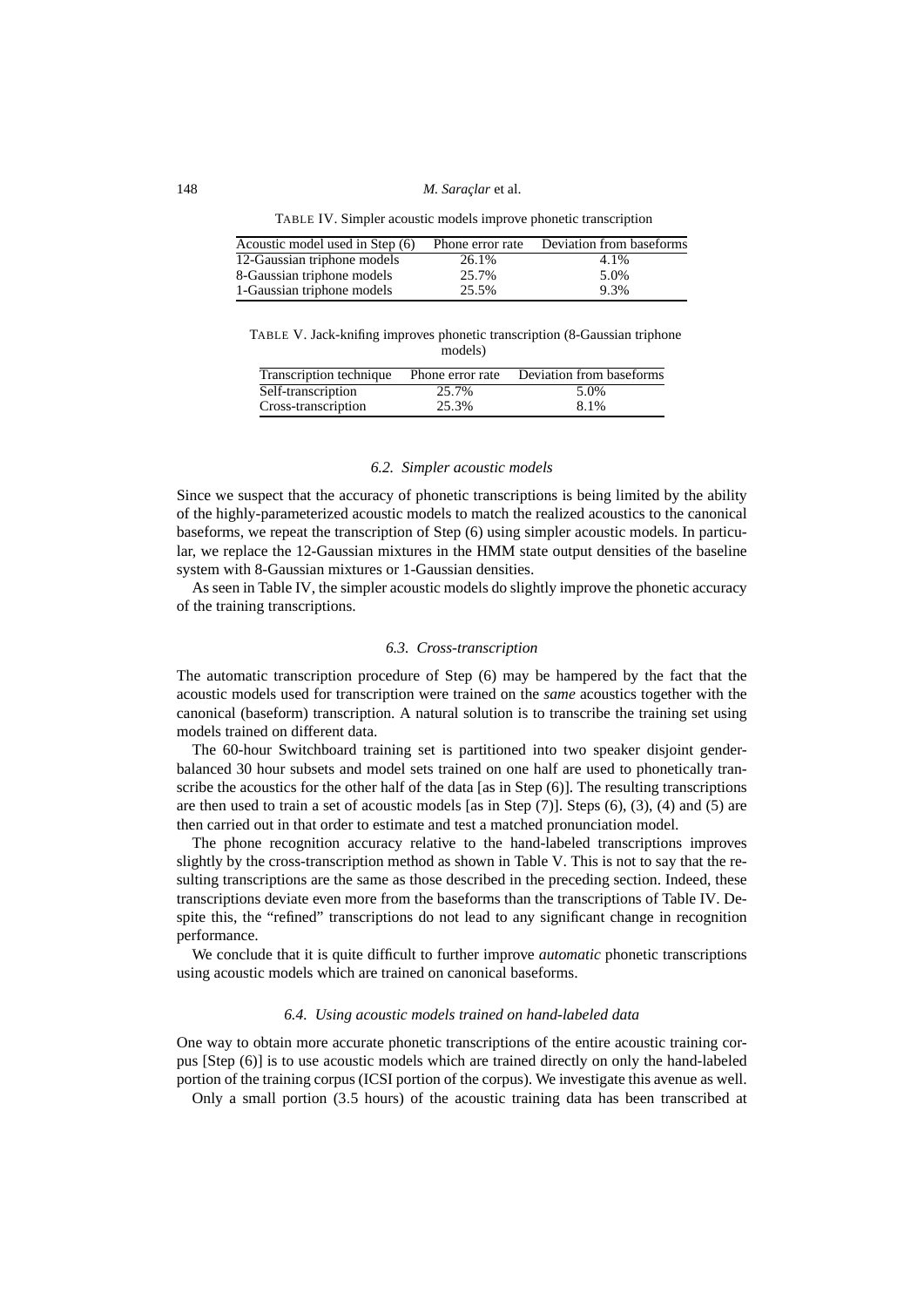TABLE VI. Using hand-labeled data to train acoustic models for improved phone transcription given the word transcription (451-utterance subset of the test set)

<span id="page-12-0"></span>

| Transcription type      | Models      | Phone error rate | Deviation from baseforms |
|-------------------------|-------------|------------------|--------------------------|
| Dictionary baseforms    |             | 33.6%            | $0\%$                    |
| Automatic [Step (6)]    | Standard    | 31.4%            | 3.9%                     |
| Automatic [Step $(6)$ ] | ICSI-models | 26.6%            | 20.7%                    |

TABLE VII. Comparison of word and phone error rates of 1 best recognition hypothesis under different acoustic and pronunciation models

<span id="page-12-1"></span>

| Pronunciation        | Acoustic model |          |                       |            |  |
|----------------------|----------------|----------|-----------------------|------------|--|
| model used           |                | Standard | <b>ICSI-bootstrap</b> |            |  |
| in Step $(5)$ (test) | PER            | WER.     | PER                   | <b>WER</b> |  |
| None (dictionary)    | 49.1%          | 49.1%    | 49.5%                 | 58.9%      |  |
| tree pron. model     | 47.7%          | 48.7%    | 43.2%                 | 50.1%      |  |

the phone level by human labelers. Due to this limitation, we estimate a set of contextindependent phone models (henceforth called *ICSI-models*) using the hand-labeled portion of the training set. The limited amount of hand-labeled data has two unintended benefits. For one, most of the (60 hours of) speech to be transcribed is not used in model training, yielding some of the benefits of cross-transcription seen in Section [6.3.](#page-11-2) For another, the use of monophone models instead of triphones is another step in the direction of simpler acoustic models (for phonetic transcription) described in Section [6.2.](#page-11-3)

The automatic transcription of Step ([6\)](#page-6-5) is performed next, using the *ICSI-models* described above. This results in considerably more accurate phonetic training transcription (see Table [VI](#page-12-0)). Step ([7\)](#page-9-2), training acoustic models on the entire training set, is performed next. The resulting models are named *ICSI-bootstrap models*. This is followed by the usual procedure [Steps [\(6](#page-6-5)), [\(3](#page-6-6)), ([4\)](#page-6-3), and ([5\)](#page-6-4)] of estimating and testing a new pronunciation model appropriate for these acoustic models.

First we present results showing that phone transcription accuracy is improved by models trained on hand labels. Since these models are bootstrapped from the phonetically labeled training utterances on which the results of Tables [II–](#page-8-2)[V](#page-11-1) are reported, it is inappropriate to compare transcription accuracy on that set. We therefore use a 451-utterance subset of our test set, which also has phonetic labels, to compare the transcription accuracy of the *ICSI-models* with models trained on canonical pronunciations. The task is the same as Step ([6\)](#page-6-5): choose the best phone sequence given the word transcription and a pronunciation model. The results of Table [VI](#page-12-0) for the *ICSI-models* indicate that the transcriptions on which the *ICSI-bootstrap* models are trained are much more accurate than the baseforms or the transcriptions used in preceding sections.

Next we use the *ICSI-bootstrap* models for recognition. While the standard acoustic models (together with a pronunciation model) have a WER of 38.9%, the WER of the *ICSIbootstrap* models turns out to be 41.3%! In order to better understand the cause of this degradation, the performance of the model on the 451 phonetically labeled utterances in the test data is analysed. In addition to the WER performance, the PER is measured against the hand transcriptions. It turns out (Table [VII](#page-12-1)) that the *ICSI-bootstrap* models improve phone accuracy by 4.5% on this subset of the test set, although the WER is worse by 1.4%.

It is clear from these experiments that there is indeed considerable deviation from canon-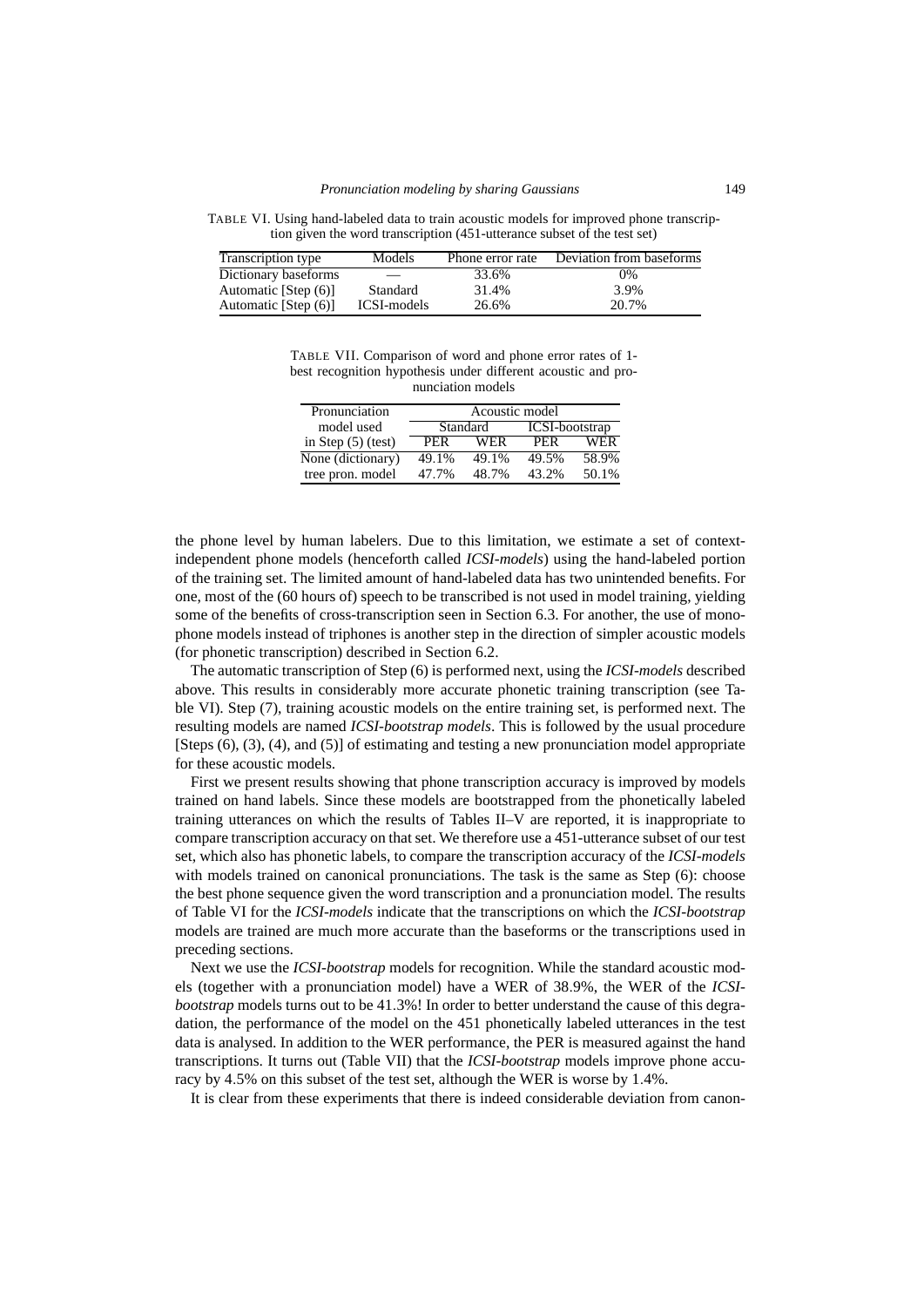ical pronunciations in spontaneous speech and that the *ICSI-bootstrap* models are indeed better at capturing the actual realized pronunciations than models trained on standard pronunciations. We believe that the inability to translate this (implicit) lower PER into lower WER is due to lexical confusion: since our decision-tree pronunciation model allows words to have a large number of pronunciations, many of which overlap with pronunciations of other words, "recovering" the right word strings from more accurate phone recognition is difficult. Yet, the model for the acoustic realization of a phoneme must allow for the inherent variability. This very naturally leads to the quest in Section [7](#page-13-0) for a modeling methodology in which *the HMM of a phoneme acquires the ability of the HMMs of alternate realizations to model the observed pronunciation variation, yet does not sacrifice its identity to the alternate realizations*.

## **7. Modeling pronunciation variability at the level of HMM states**

<span id="page-13-0"></span>We now present a new pronunciation model which accommodates alternate surface-form realizations of a phoneme by allowing the HMM state of the model of the phoneme to share output densities with models of the alternate realizations. We call this a *state-level pronunciation model* (SLPM).

To explain the mechanism of state-level pronunciation modeling we will use typewriter fonts to denote pronunciations of words, both canonical and alternate. For example, the word HAD has a canonical pronunciation hh ae d but it may sometimes be realized as hh eh d, which happens to be the canonical pronunciation of the word HEAD. The sketch at the top of Figure [5](#page-14-0) illustrates how this alternative will be represented at the phone level, and the sketch in the middle shows how a context-independent HMM system will permit this alternative in a recognition network.

The SLPM deviates from these methods as illustrated by the sketch at the bottom of Figure [5.](#page-14-0) Rather than letting the phoneme ae be realized as an alternate phone eh, the HMM states of the acoustic model of the phoneme ae are instead allowed to mix-in the output densities of the HMM states of the acoustic model of the alternate realization eh. Thus the acoustic model of a phoneme ae has the canonical and alternate realizations (ae and eh) represented by different sets of mixture components in one set of HMM states.

In a system that uses context-dependent phone models, a pronunciation change (ae→eh) also affects the HMMs selected for the neighboring phones, as illustrated by the sketch in the middle of Figure [6](#page-15-0). The mechanism used by the SLPM to accommodate pronunciation changes in a phoneme's context is to allow the states of the context-dependent HMM of the phoneme d, namely ae-d+sil, to mix-in the output densities of the states of eh-d+sil, the context-dependent HMM for the alternative pronunciation. This is illustrated by the sketch at the bottom of Figure [6.](#page-15-0)

In our system, we use three-state left-to-right HMMs to model triphones. To reduce model complexity, all triphone states of a phone are clustered into a manageable number of states using a top-down decision-tree procedure [\(Odell, 1995](#page-23-12); [Young](#page-23-1) *et al.*, 1995). A separate clustering tree is grown for each of the three states in a HMM. The detailed effect of the SLPM on such a system is illustrated in Figure [7](#page-16-0). Each HMM state of the triphone hh-ae+d shares output densities with the corresponding HMM state of the triphone hh-eh+d to accommodate a pronunciation change  $ae \rightarrow eh$  in the phoneme, as illustrated by the sketch on the left in Figure [7.](#page-16-0) Similarly, each HMM state of the triphone ae-d+sil shares output densities with the corresponding HMM state of the triphone eh-d+sil to accommodate a pronunciation change ae→eh in the left context. This is illustrated by the sketch on the right in Figure [7.](#page-16-0)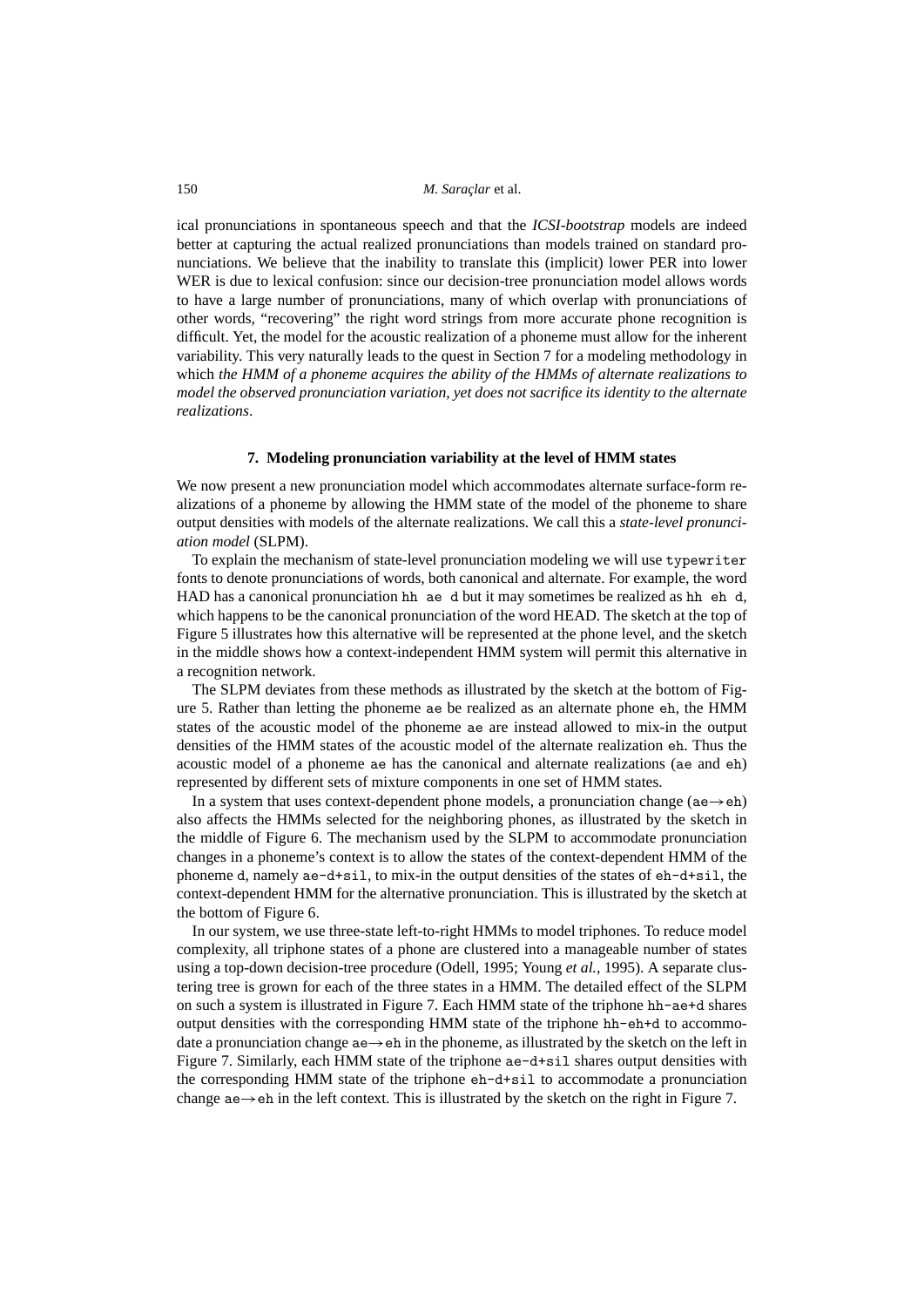

<span id="page-14-0"></span>Figure 5. The effect of allowing phoneme ae to be realized as phone eh: context-independent models.

Note that each HMM state of each triphone, say of phoneme  $x$ , shares output densities with two *kinds* of states: (i) corresponding states of a phoneme *y*, caused by a pronunciation change  $x \to y$ , and (ii) corresponding states of other triphones of the phoneme *x*, caused by pronunciation changes in the triphone context  $C(x)$  of x. This overall effect of the SLPM on a HMM state is illustrated in Figure [8.](#page-16-1) The trees in Figures [7](#page-16-0) and [8](#page-16-1) are state-clustering trees, *not* the pronunciation prediction trees illustrated in Figure [3](#page-9-0).

## *7.1. A state-level pronunciation model*

<span id="page-14-1"></span>Having introduced the philosophy of state-level pronunciation modeling, we now present a detailed recipe for deriving such a model. We describe a procedure for identifying, for each HMM state in our system, the set of other HMM states with which it shares output densities. We then formulate the implementation of this sharing when each individual output density is a mixture of Gaussians.

**alignment.** Starting with a canonical phonemic transcription of the acoustic training corpus [Section [5,](#page-6-0) Step [\(1](#page-6-1))] and its surface-form phonetic transcription [Section [5](#page-6-0), Step [\(6](#page-6-5))], we obtain an alignment between the two corresponding sequences of (context-dependent) HMM states. We have examined two ways of obtaining a stateto-state alignment: (i) we use the phoneme-to-phone alignment of Section [5,](#page-6-0) Step ([3\)](#page-6-6), to infer a state-to-state alignment; and (ii) we first obtain a Viterbi alignment of each HMM state sequence with the (common) acoustic signal and use the two resulting sets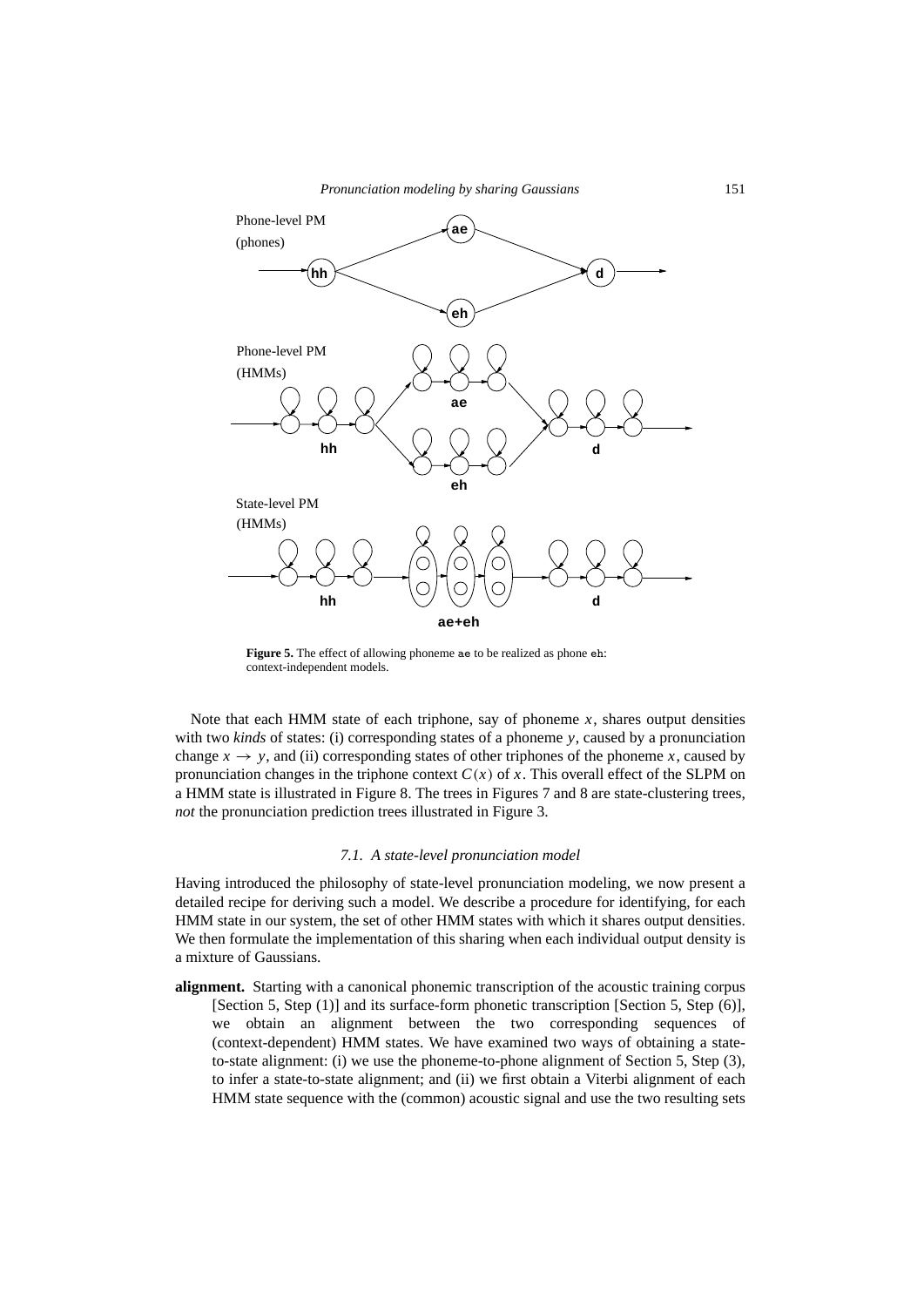

<span id="page-15-0"></span>**Figure 6.** The effect of allowing a phoneme ae to be realized as a phone eh: context-dependent models.

of frame-to-state alignments to infer a state-to-state alignment. While these methods result in slightly different alignments, the eventual SLPMs obtained by the two methods were observed to have identical recognition WER. This suggests that our recipe is insensitive to the details of the alignment procedure. Therefore, we will present experimental results only for the first method of obtaining state-to-state alignment.

**counting.** Using the state-to-state alignment obtained above, compute the relative frequency with which a state *b* in the sequence of states for the baseform transcription is aligned to a state *s* in the sequence of states for the surface form transcription.

$$
Freq(s|b) = \frac{Count(s, b)}{Count(b)}.
$$

**estimation.** Estimate the probability,  $P(s|b)$ , of a state *b* being aligned to a state *s* by using the relative frequency and filtering out infrequent or unlikely alternate realizations. In particular, we discard all (*b*,*s*) pairs with counts less than 10, and ignore all realizations *s* of *b* with frequencies less than 5%.

$$
P(s|b) = 0
$$
 if Count(s, b) < threshold<sub>1</sub>(= 10)  
\n
$$
P(s|b) = 0
$$
 if Freq(s|b) < threshold<sub>2</sub>(= 0.05)  
\n
$$
P(s|b) \propto \text{Freq}(s|b)
$$
 otherwise.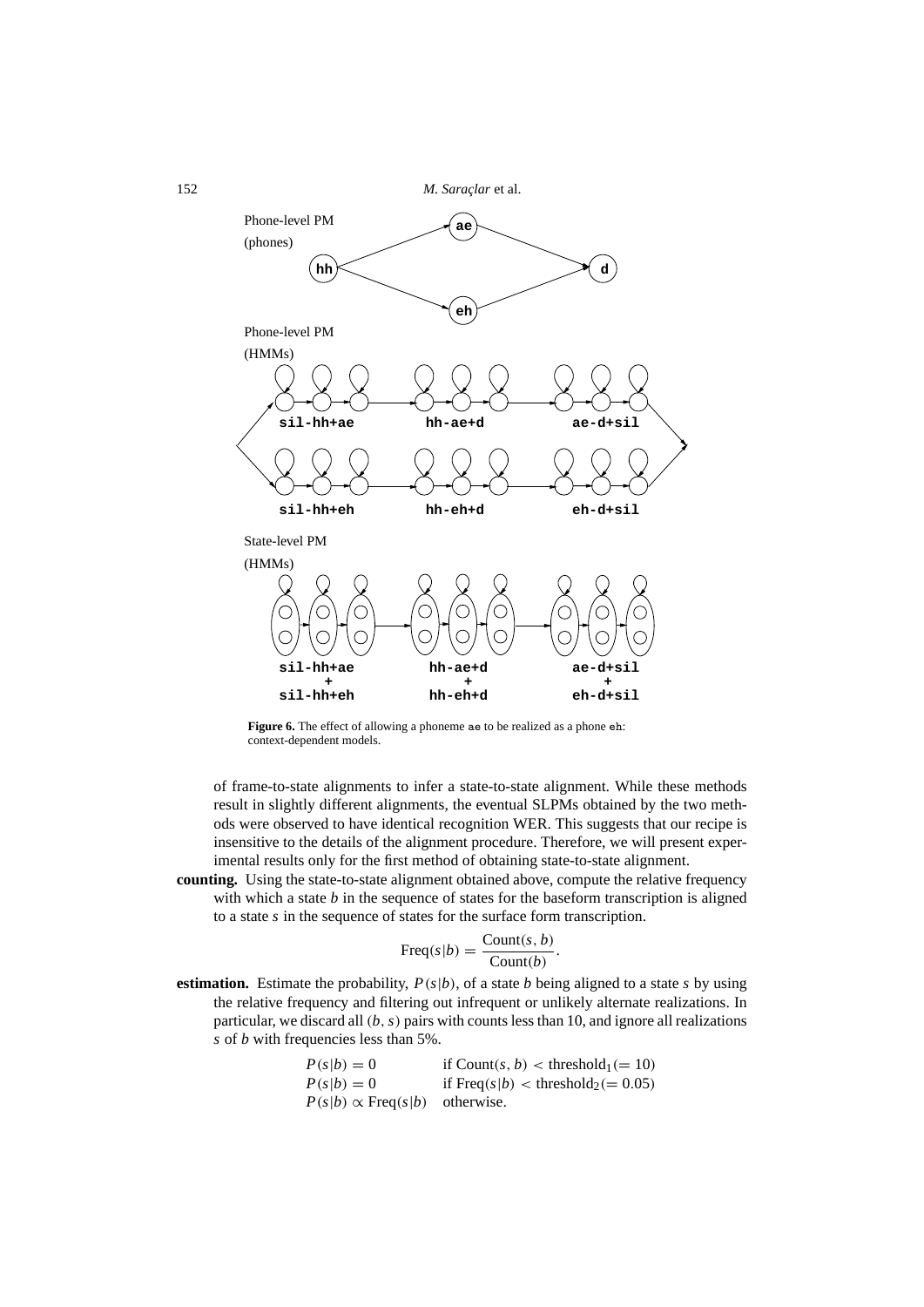

<span id="page-16-0"></span>Figure 7. Sharing Gaussian mixtures among different HMM states to accommodate the pronunciation change ae→eh.



<span id="page-16-1"></span>**Figure 8.** Overall effect of sharing Gaussian mixtures among different tree-clustered HMM states to accommodate pronunciation changes  $x \rightarrow y$  and  $z \rightarrow z'$  where *z* and  $z'$  are contexts of *x*.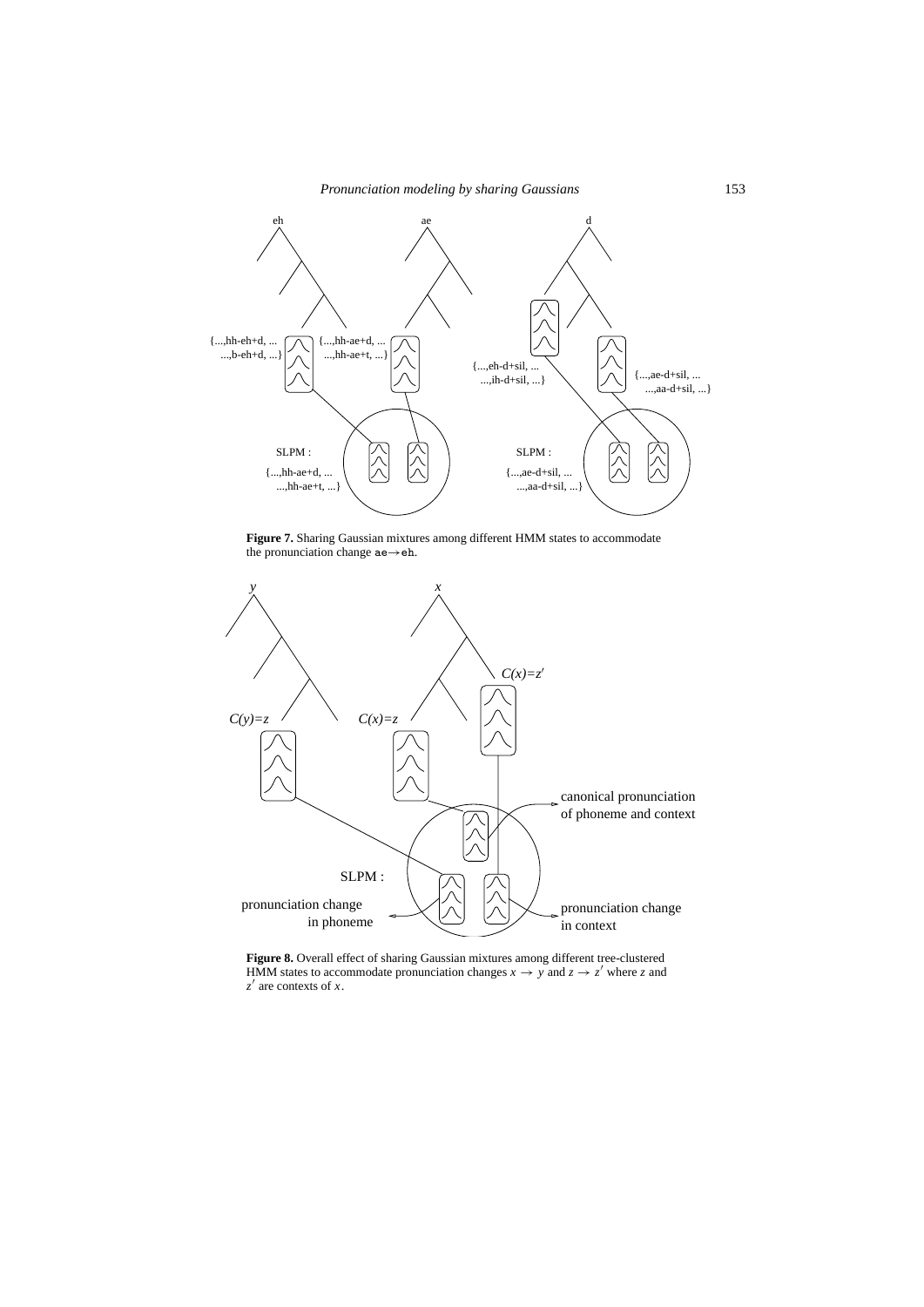**modification.** Replace the output distribution of each state *b* with a mixture of the output distributions of its alternate realizations *s*. Use *P*(*s*|*b*) as the mixture weights. Note that the output distribution of a state *s* in the original system may be a mixture component in the output distribution of more than one state *b* in the new system. However, unlike a traditional *tied-mixture* [\(Bellegarda & Nahamoo, 1990](#page-21-2)) or *semi-continuous* [\(Huang](#page-22-19) [& Jack, 1989](#page-22-19)) system, the tying of mixture components is governed by a pronunciation model. The new output distribution of state *b* is given by

$$
P'(o|b) = \sum_{s:P(s|b) > 0} P(s|b)P(o|s)
$$

where  $P(o|s)$  is the output distribution of state *s* in the original system. The state output densities in our system are themselves mixtures of Gaussians

$$
P(o|s) = \sum_{i \in G(s)} w_{i,s} \mathcal{N}(o; \mu_i, \Sigma_i)
$$

where *i* indexes *all* the Gaussian densities used in the system,  $G(s)$  is the subset of densities which are used by the state *s* and w*i*,*<sup>s</sup>* is the mixture weight of the density *i* as used in state *s*. For such a system, this step yields

<span id="page-17-1"></span>
$$
P'(o|b) = \sum_{s:P(s|b) > 0} P(s|b) \sum_{i \in G(s)} w_{i,s} \mathcal{N}(o; \mu_i, \Sigma_i)
$$
  
= 
$$
\sum_{i \in G'(b)} w'_{i,b} \mathcal{N}(o; \mu_i, \Sigma_i)
$$
 (1)

where

$$
w'_{i,b} = \sum_{s:P(s|b) > 0} w_{i,s} P(s|b),
$$
  

$$
G'(b) = \bigcup_{s:P(s|b) > 0} G(s).
$$

A further simplification is possible if in the original system each Gaussian is associated with only one state, i.e.  $w_{i,s} > 0$  for only one  $s = s(i)$ . This is true for our system, which allows for expressing the new mixture weights as

<span id="page-17-0"></span>
$$
w'_{i,b} = w_{i,s(i)} P(s(i)|b).
$$
 (2)

reestimation. Further train the resulting "tied-mixture"-like acoustic models. Note that it is easy to separate the factors  $P(s|b)$  and  $w_{i,s}$  in  $w_i'$  $i<sub>i</sub>$ , *b* of Equation ([2\)](#page-17-0). However, treating  $w_i'$  $i<sub>i</sub>$ , as a single parameter allows for further training of the models with the Baum– Welch algorithm without any need for a modification of the training software. We therefore initialize  $w'_{i,b}$  as described in Equation [\(2](#page-17-0)) but reestimate it as a free variable. Retaining the factorization is possible and requires a slightly more involved training algorithm described by [Luo \(1999\)](#page-22-20) and used recently by [Hain and Woodland \(1999](#page-22-21)*b*).

The SLPM developed above is used in a recognition experiment on the Switchboard corpus. Table [VIII](#page-18-0) shows that, just as for the decision-tree pronunciation model, the SLPM results in a small but significant reduction in WER over the baseline system.

It may be noted from Equation ([1\)](#page-17-1) that the Gaussian densities indexed by *i* are not duplicated before reestimation, but are shared among states. The only additional parameters introduced are the mixture weights,  $w'_{i,b}$ . This increases the number of free parameters in the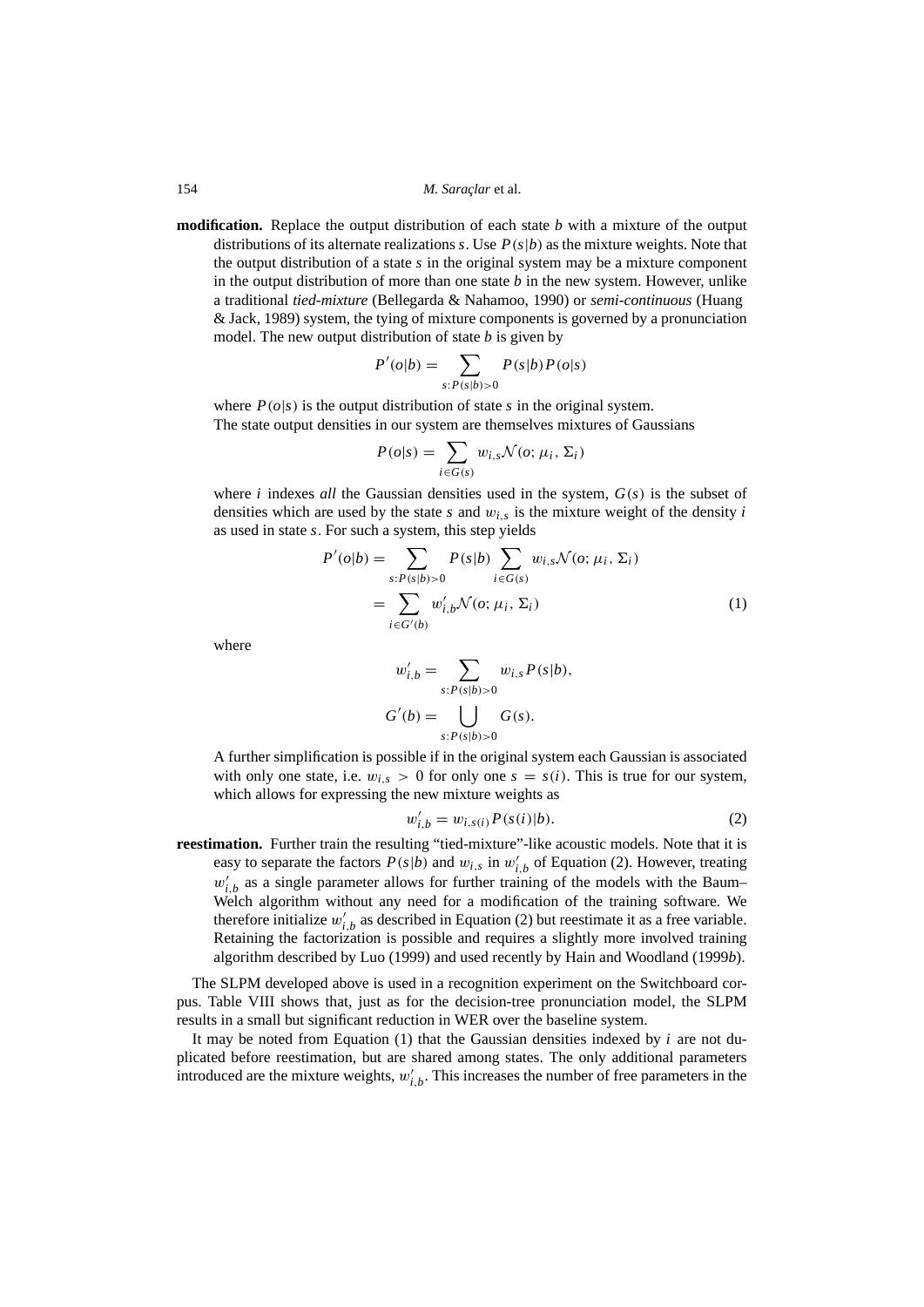|  |             | TABLE VIII. Recognition performance of the |  |
|--|-------------|--------------------------------------------|--|
|  | <b>SLPM</b> |                                            |  |

<span id="page-18-0"></span>

| Pronunciation model               | WER   |
|-----------------------------------|-------|
| None (PronLex dictionary)         | 39.4% |
| Decision-tree pronunciation model | 38.9% |
| State-level pronunciation model   | 38.8% |

acoustic models by less than 0.5%. The amount of data required to reestimate the system is therefore comparable to that for the baseline system.

The mechanism of sharing output densities among HMM states is inspired by the doctoral dissertation of [Luo \(1999](#page-22-20)). Motivated by the desire to obtain more reliable estimates of the output densities of a collection of HMM states, some of which see plenty of training data while others see very little, Luo replaces the output density of each state with a mixture of its original output density and the output densities of a fixed number of "similar" states. The choice of these sibling states is limited to states within the same triphone-clustering tree and similarity of states is determined by a statistical distance between the output densities. Luo calls this procedure *soft clustering*.

The motivation for the work here is clearly different, namely accommodating pronunciation variability. As a consequence, we select a state *s* in the original system for contributing densities to a state *b* in the new system if our pronunciation model suggests that  $P(s|b) > 0$ . This results in HMM states of triphones of distinct phones sharing output densities. The number of states *s* which contribute to the output density of a state *b* is also not fixed, it varies with the pronunciation variability of the (tri)phone of which *b* is a state.

The SLPM has the following advantages over the decision-tree pronunciation model of Riley *et al.* [\(1999](#page-23-11)):

- Canonical (phonemic) transcriptions [Section [5,](#page-6-0) Step  $(1)$  $(1)$ ] can be used to train HMMs resulting from the SLPM construction. Since output densities of the alternate realizations are present in the HMM state of the canonical pronunciation, instances in which the acoustic realization matches an alternate phone [Section [5](#page-6-0), Step ([6\)](#page-6-5)] better than the canonical one will be used by the Baum–Welch procedure to update the densities of the alternate phone instead of the canonical one.
- The dictionary need not be expanded to include alternate pronunciations, an important consideration for recognition speed. The number of Gaussian computations, however, increases due to the larger number of Gaussian components associated with each state. The baseline system has 12 Gaussians per state. The number of Gaussians per state for the SLPM varies and, on average, there are 14.5 Gaussians per state.

We argued in Section [6.4](#page-11-4) that the phone-level decision-tree pronunciation model may end up introducing excessive lexical confusion by, for instance, permitting HAD to have a pronunciation hh eh d, which is the canonical pronunciation of HEAD. The SLPM contains only the canonical pronunciation hh ae d of HAD, and HMM states of the triphones of this pronunciation share output densities with the states in the alternate pronunciation, e.g. hh-ae+d with hh-eh+d. This leads to several differences in the two models. To see the main difference, assume that HEAD is always pronounced as hh eh d while HAD has two alternate pronunciations, hh ae d and hh eh d. To simplify the illustration, let HAD and HEAD have identical language model probabilities in some context. In this context, consider an acoustic realization which has a few acoustic frames with high likelihood under the out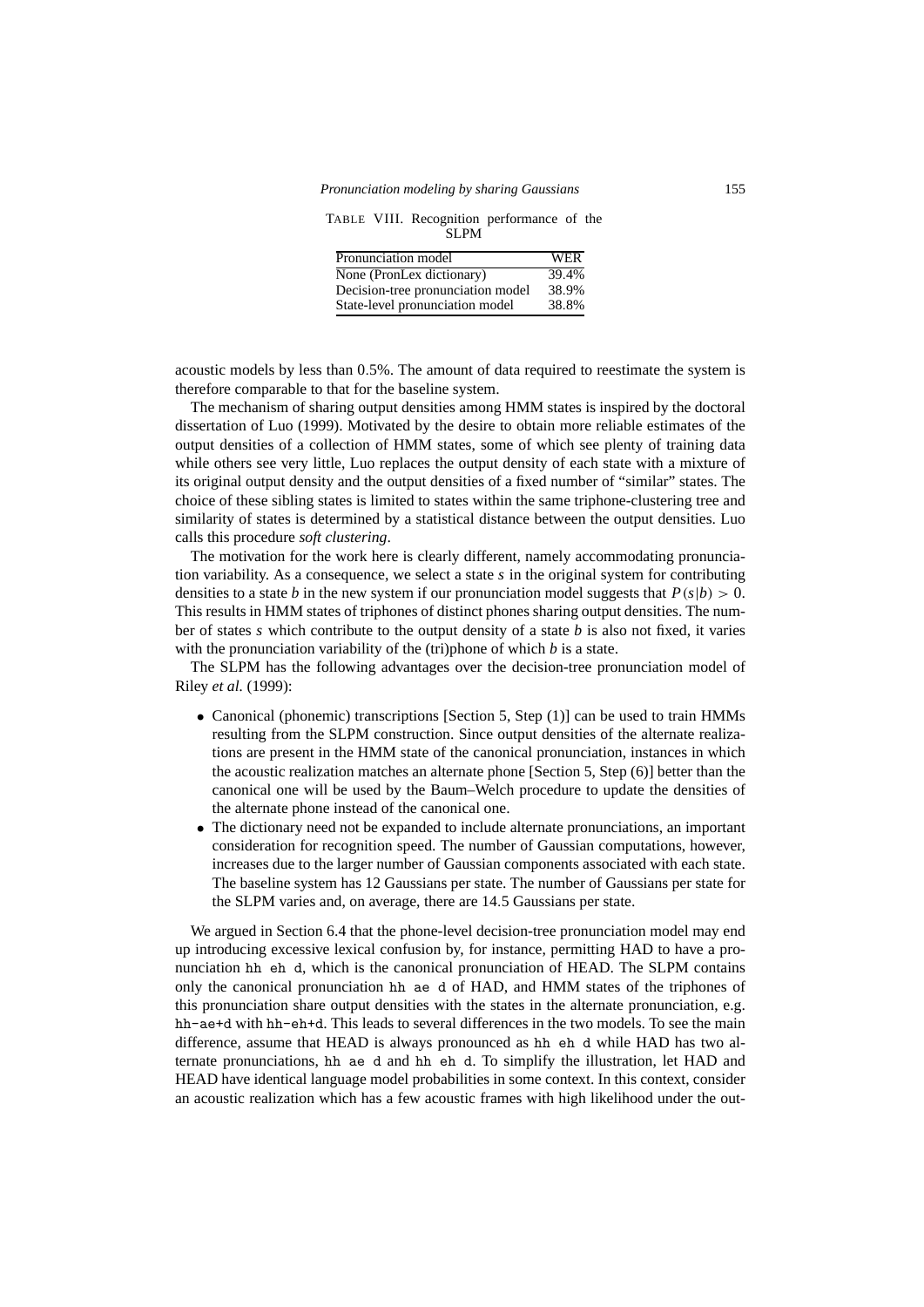put densities of hh-ae+d and many frames with high likelihood under the output densities of hh-eh+d. The two pronunciation models handle this realization differently. Under the phonelevel decision-tree pronunciation model, the phone sequence hh ae d obtains a very small acoustic score relative to the phone sequence hh eh d. Since both HAD and HEAD have a pronunciation hh eh d, the lexical choice is determined by the pronunciation model to be HEAD. Under the SLPM, such an acoustic realization may obtains a higher score under the phone sequence hh ae d than hh eh d, due to the fact that the *modified* HMM for hh-ae+d utilizes the output densities of hh-eh+d but not vice versa. Since HAD only admits the pronunciation hh ae d, and HEAD hh eh d, there is no confusion at the lexical level, and the word HAD is the winner. This is not to say that HAD is the better of the two choices but that the two pronunciation models make different choices.

## *7.2. Introducing more accurate densities to model the surface-form realizations*

<span id="page-19-1"></span>The essential idea of the SLPM described above is to augment the output density of an HMM state of a phoneme so as to model alternate surface-form realizations. However, all output densities of the system described above were first estimated from the canonical transcriptions of the acoustic training set. For example, in Figure [8,](#page-16-1) when an HMM state *b* needs to account for a realization *s*, an output density of *s estimated from canonical transcriptions* is used. An alternative is to augment the output density of *b* with the output density of the state corresponding to *s* in a HMM system *trained on the more accurate surface-form transcriptions* such as the one described in Section [6.4.](#page-11-4) Recall that the *ICSI-bootstrap* models of Section [6.4](#page-11-4) improve phone accuracy on the test set.

Recall further that phonetic transcriptions which are considerably more accurate than the canonical baseforms (see Table [VI](#page-12-0)) were used for estimating the ICSI-bootstrap models. Now, there is a sequence of triphone states, {s'}, from the ICSI-bootstrap models corresponding to this (more accurate) phonetic transcription. Analogous to the **alignment** step in the SLPM recipe described in Section [7.1,](#page-14-1) we obtain an alignment of this state sequence with the state sequence corresponding to the canonical transcription. Analogous to the **counting** and **estimation** steps, we then estimate the probability  $Q(s'|b)$  that a state  $s'$  in the ICSI-bootstrap models aligns with a state *b* in the canonical transcription.

The main modification to the SLPM recipe of Section [7.1](#page-14-1) is in the **modification** step.

**alternate modification.** Replace the output distribution of each state *b* with a mixture of the output distributions of its alternate realizations *s*, with  $P(s|b) > 0$ , in the original acoustic models *and* the output distribution of alternate realizations *s'*, with  $Q(s'|b)$  > 0, in the ICSI-bootstrap acoustic models<sup>[3](#page-19-0)</sup>. This is illustrated in Figure [9.](#page-20-0)

Further training of the models (cf. **reestimation** step in Section [7.1](#page-14-1)) is done by first training the mixture weights and transition probabilities followed by training the whole model.

The results in Table [IX](#page-20-1) indicate that this modified HMM set performs significantly better than HMMs trained on canonical pronunciations, giving a gain of 1.7% (absolute) in WER. When two sets of acoustic models are "merged" in this fashion, the number of parameters is nearly doubled. One way to make a fair comparison is to compare the "merged" SLPM system with a system that has 24 Gaussians per state. However, data sparseness causes the 24 Gaussians-per-state system to be over trained; its WER on the test set is 39.7%, worse than the 12 Gaussians-per-state baseline.

In another effort to make a fair comparison by keeping the number of parameters in the

<span id="page-19-0"></span> $3$ Note that this does substantially increase the number of acoustic model parameters in the system.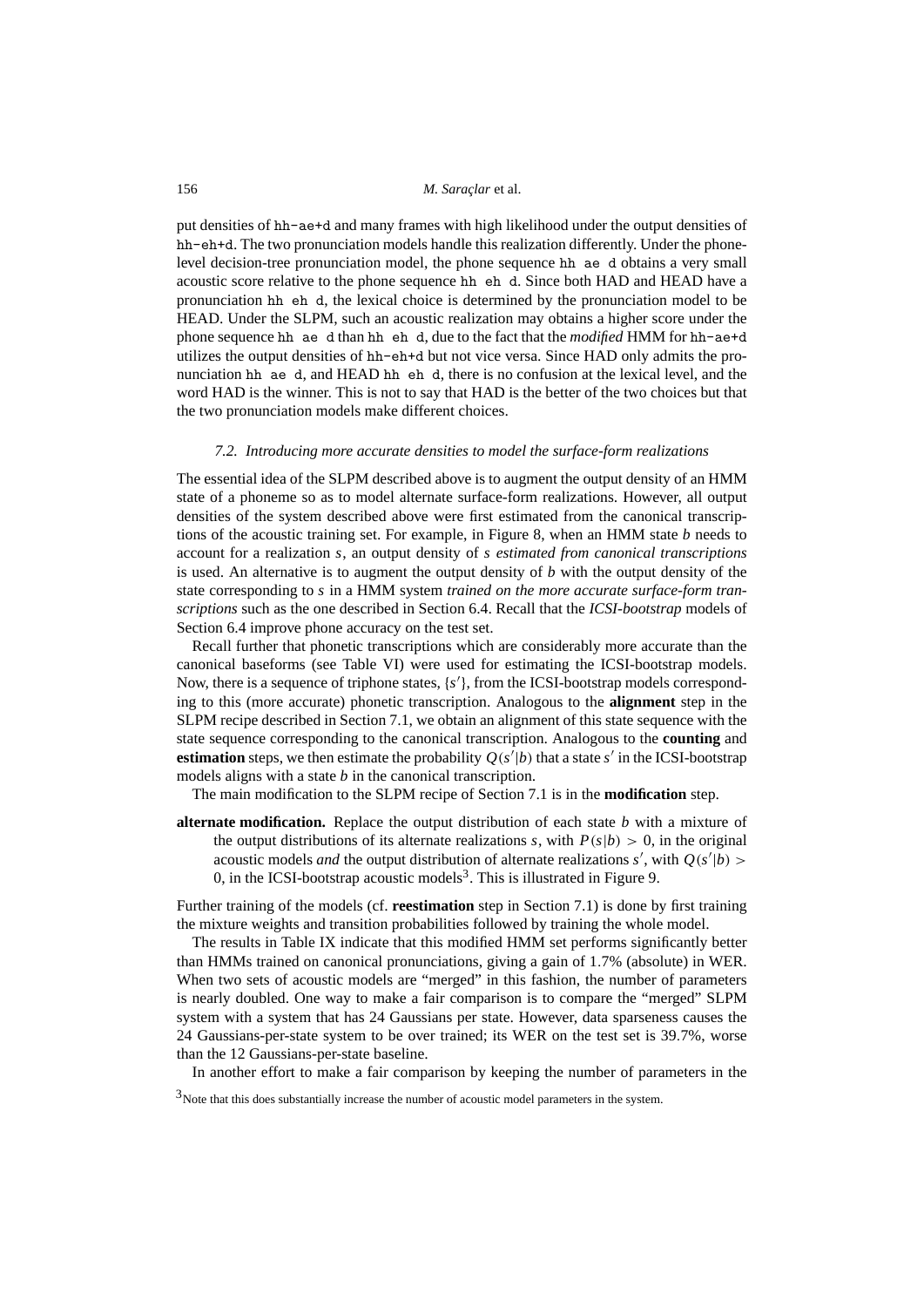

<span id="page-20-0"></span>**Figure 9.** Sharing Gaussian mixtures in the "merged" SLPM, to be contrasted with the SLPM in Figure [8.](#page-16-1)

TABLE IX. Recognition performance of the "merged" SLPM

<span id="page-20-1"></span>

| Pronunciation model | Acoustic model           | <b>WER</b> |
|---------------------|--------------------------|------------|
| PronLex (baseline)  | PronLex based            | 39.4%      |
| Phone-level PM      | PronLex based            | 38.9%      |
| State-level PM      | Merged, no training      | 38.2%      |
| State-level PM      | Merged, further training | 37.7%      |

SLPM comparable to the baseline models, two sets of acoustic models one corresponding to the baseline system and another corresponding to the ICSI-bootstrap models, each with a smaller number of mixture components (six per state), are merged. This results in a merged system with roughly the same number of parameters as our baseline. This system has a WER of 38.3%, which is still substantially better than the decision-tree pronunciation model.

As a final check, we have validated our results on a different Switchboard test set (WS97 eval set), consisting of 882 utterances. This test set was not used at all until all other experiments described above were completed. The results are given in Table [X](#page-21-3).

Table [X](#page-21-3) also provides a highly abbreviated summary of the work presented in this paper. Compared to a system that uses a dictionary with canonical pronunciations, traditional (decision tree) pronunciation models provide modest reductions in WER. The improvement in performance due to the SLPM described in Section [7.1](#page-14-1) is comparable, if not better. By incor-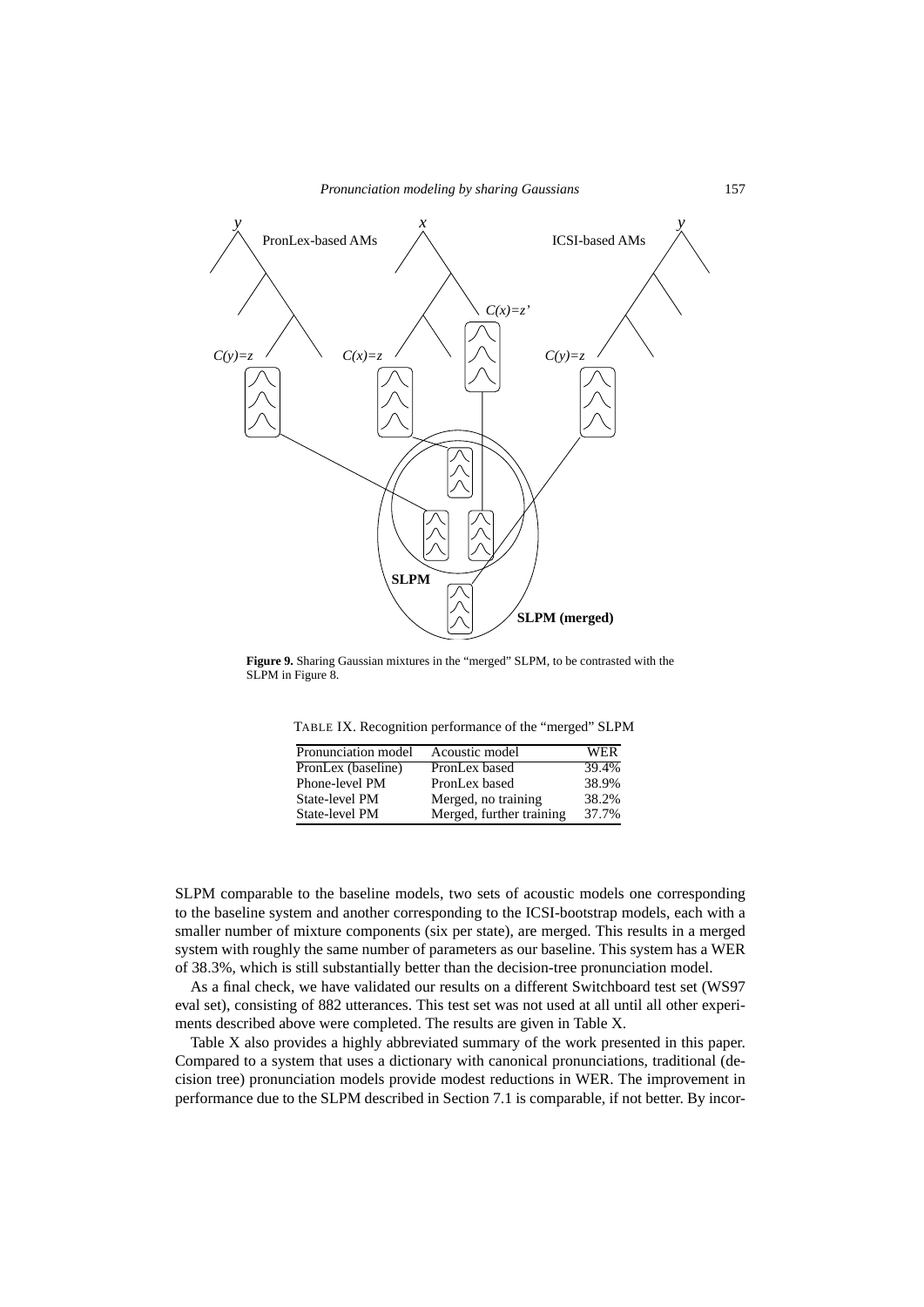| TABLE X. Recognition performance on a blind-test (WS97 eval |
|-------------------------------------------------------------|
| set)                                                        |

<span id="page-21-3"></span>

| Pronunciation model | Acoustic model           | WER   |
|---------------------|--------------------------|-------|
| PronLex (baseline)  | PronLex based            | 36.7% |
| Phone-level PM      | PronLex based            | 36.5% |
| State-level PM      | PronLex based            | 36.2% |
| State-level PM      | Merged, no training      | 35.8% |
| State-level PM      | Merged, further training | 35.1% |

porating output densities from a system trained on surface-forms, the SLPM of Section [7.2](#page-19-1) is able to significantly reduce the WER of the system.

## **8. Conclusion**

It has been shown that conversational speech exhibits a high degree of pronunciation variation. Using models that enhance the pronunciation dictionary to accommodate this variation gives a moderate improvement in system performance. Although the idea of using a pronunciation model to obtain better phonetic transcriptions for acoustic model training is appealing, attempts in doing so have not yielded any improvement in recognition performance in the past.

We have shown here that starting with acoustic models trained directly on a phonetically labeled corpus together with a very rich pronouncing dictionary is a good way to obtain fairly accurate phonetic transcriptions of a larger corpus for acoustic HMM training.

We have demonstrated that acoustic models trained on these improved phonetic transcriptions are indeed more accurate phonetic models. However, using such a rich dictionary for recognition degrades accuracy, possibly due to an undesirable degree of lexical confusion.

It is more fruitful to use the improved training transcriptions and the HMMs estimated from them in a new method of modeling pronunciation variation implicitly in HMMs for the phones instead of explicit modeling in the dictionary. This new implicit method (SLPM) achieves a significant reduction in WER on the Switchboard corpus as seen on two independent test sets.

The authors thank Entropic Cambridge Research Laboratory, U.K., for providing the lattice generation tools used in these experiments, Michael Riley of AT&T Laboratories for providing FSM tools required to construct decision-tree pronunciation models and manipulate the lattices for rescoring, and William Byrne of Johns Hopkins University for suggesting the cross-transcription experiment of Section [6.3](#page-11-2). This research was partially supported by the U.S. National Science Foundation (Grant No IRI9714196)<br>and the U.S. Denotineart of Defense (Gentreat No MDA00400C2525) and the U.S. Department of Defence (Contract No MDA90499C3525).

#### **References**

<span id="page-21-2"></span>Bellegarda, J. R. & Nahamoo, D. (1990). Tied mixture continuous parameter modeling for speech recognition. *IEEE Transactions on Acoustics, Speech and Signal Processing*, **38**, 2033–2045.

<span id="page-21-0"></span>Bernstein, J., Baldwin, G., Cohen, M., Murveit, H. & Weintraub, M. (1986). Phonological studies for speech recognition. In *DARPA Speech Recognition Workshop*, pp. 41–48.

<span id="page-21-1"></span>Byrne, W., Finke, M., Khudanpur, S., McDonough, J., Nock, H., Riley, M., Saraclar, M., Wooters, C. & Zavaliagkos, G. (1997). Pronunciation modelling for conversational speech recognition: A status report from WS97. In *IEEE Workshop on Automatic Speech Recognition and Understanding Proceedings (ASRU),* Santa Barbara, CA, USA, pp. 26–33.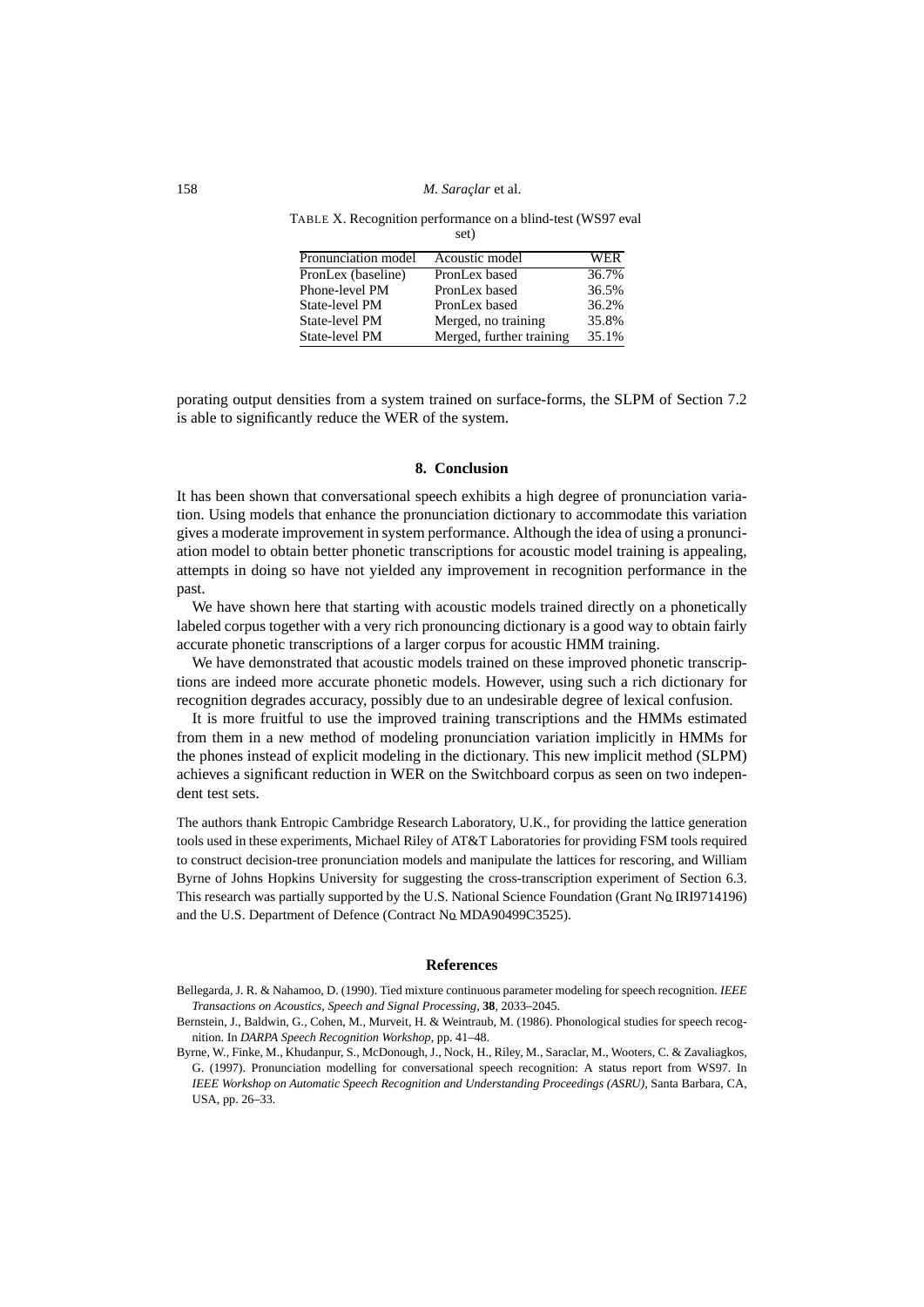- <span id="page-22-15"></span>Byrne, W., Finke, M., Khudanpur, S., McDonough, J., Nock, H., Riley, M., Saraclar, M., Wooters, C. & Zavaliagkos, G. (1998). Pronunciation modelling using a hand-labelled corpus for conversational speech recognition. In *Proceedings of the IEEE International Conference on Acoustics, Speech and Signal Processing (ICASSP),* Seattle, USA, pp. 313–316.
- <span id="page-22-11"></span>Chen, F. (1990). Identification of contextual factors for pronunciation networks. *Proceedings of the IEEE International Conference on Acoustics, Speech and Signal Processing (ICASSP)*, pp. 753–756.
- <span id="page-22-7"></span>Cohen, M. (1989). *Phonological structures for speech recognition.* Ph.D. Thesis. University of California, Berkeley. Digalakis, V. V., Rtischev, D. & Neumeyer, L. G. (1995). Speaker adaptation using constrained estimation of Gaussian mixtures. *IEEE Transactions on Speech and Audio Processing*, **3**, 357–366.
- <span id="page-22-17"></span><span id="page-22-14"></span>Eide, E. (1999). Automatic modeling of pronunciation variations. *Proceedings of the European Conference on Speech Communication and Technology (Eurospeech),* Budapest, Hungary, pp. 451–454.
- <span id="page-22-4"></span>Eide, E., Gish, H., Jeanrenaud, P. & Mielke, A. (1995). Understanding and improving speech recognition performance through the use of diagnostic tools. *Proceedings of the IEEE International Conference on Acoustics, Speech and Signal Processing (ICASSP),* Detroit, MI, pp. 221–224.
- <span id="page-22-13"></span>Finke, M., Fritsch, J., Koll, D. & Waibel, A. (1999). Modeling and efficient decoding of large vocabulary conversational speech. *Proceedings of the European Conference on Speech Communication and Technology (Eurospeech),* Budapest, Hungary, pp. 467–470.
- <span id="page-22-9"></span>Finke, M. & Waibel, A. (1997). Speaking mode dependent pronunciation modeling in large vocabulary conversational speech recognition. *Proceedings of the European Conference on Speech Communication and Technology (Eurospeech)*, pp. 2379–2382.
- <span id="page-22-3"></span>Fosler, E., Weintraub, M., Wegmann, S., Kao, Y.-H., Khudanpur, S., Galles, C. & Saraclar, M. (1996). Automatic learning of word pronunciation from data. *Proceedings of the International Conference on Spoken Language Processing (ICSLP)*, pp. S28–S29 (addendum).
- <span id="page-22-12"></span>Fosler-Lussier, E. (1999). Multi-level decision trees for static and dynamic pronunciation models. *Proceedings of the European Conference on Speech Communication and Technology (Eurospeech),* Budapest, Hungary, pp. 463–466.
- <span id="page-22-8"></span>Giachin, E., Rosenberg, A. & Lee, C. (1990). Word juncture modeling using phonological rules for HMM-based continuous speech recognition. *Proceedings of the IEEE International Conference on Acoustics, Speech and Signal Processing (ICASSP)*, pp. 737–740.
- <span id="page-22-0"></span>Godfrey, J., Holliman, E. & McDaniel, J. (1992). SWITCHBOARD: Telephone speech corpus for research and development. *Proceedings of the IEEE International Conference on Acoustics, Speech and Signal Processing (ICASSP)*, pp. 517–520, Available at http://www.ldc.upenn.edu/.
- <span id="page-22-1"></span>Greenberg, S. The switchboard transcription project. Technical Report, 1996 LVCSR Summer Workshop. http://www.icsi.berkeley.edu/real/stp/.
- <span id="page-22-6"></span>Hain, T. & Woodland, P. (1999*a*). Recent experiments with the CU-HTK Hub5 system. *10th Hub-5 Conversational Speech Understanding Workshop*.
- <span id="page-22-21"></span>Hain, T. & Woodland, P. C. (1999*b*). Dynamic HMM selection for continuous speech recognition. *Proceedings of the European Conference on Speech Communication and Technology (Eurospeech),* Budapest, Hungary, pp. 1327–1330.
- <span id="page-22-19"></span>Huang, X. D. & Jack, M. A. (1989). Semicontinuous hidden Markov models for speech signals. *Computer Speech and Language*, **3**, 239–251.
- <span id="page-22-16"></span>Lee, L. & Rose, R. (1996). Speaker normalization using efficient frequency warping procedures. *Proceedings of the IEEE International Conference on Acoustics, Speech and Signal Processing (ICASSP),* Atlanta, GA, pp. 353– 356.
- <span id="page-22-18"></span>Leggetter, C. J. & Woodland, P. C. (1995). Speaker adaptation of continuous density HMMs using multivariate linear regression. *Computer Speech and Language*, **9**, 171–185.
- <span id="page-22-10"></span>Lucassen, J. M. & Mercer, R. L. (1984). An information theoretic approach to the automatic determination of phonemic baseforms. *Proceedings of the IEEE International Conference on Acoustics, Speech and Signal Processing (ICASSP),* San Diego, CA, pp. 42.5.1–42.5.4.
- <span id="page-22-20"></span>Luo, X. (1999). *Balancing Model Resolution and Generalizability in Large Vocabulary Continuous Speech Recognition.* PhD Thesis. The Johns Hopkins University, Baltimore, MD.
- <span id="page-22-5"></span>McAllaster, D., Gillick, L., Scattone, F. & Newman, M. (1998). Fabricating conversational speech data with acoustic models: A program to examine model-data mismatch. *Proceedings of the International Conference on Spoken Language Processing (ICSLP),* Sydney, Australia, pp. 1847–1850.
- <span id="page-22-2"></span>Mohri, M., Pereira, F. C. N. & Riley, M. (2000). The design principles of a weighted finite state transducer library. *Theoretical Computer Science*, **231**, 17–32, Available from [http://www.research.att.com/sw/tools/](http://www.research.att.com/sw/tools/fsm/) [fsm/](http://www.research.att.com/sw/tools/fsm/).